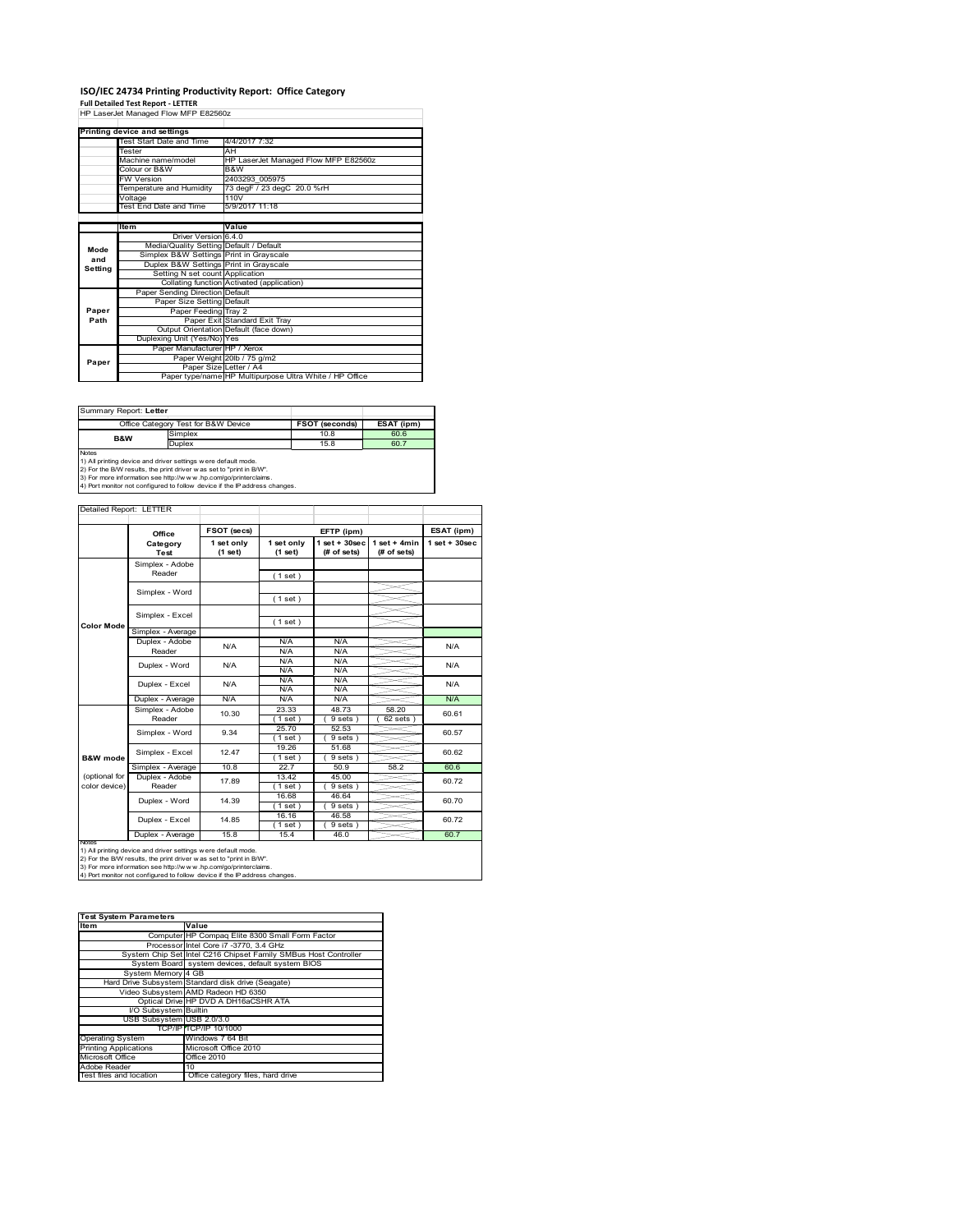# **ISO/IEC 24734 Printing Productivity Report: Office Category Full Detailed Test Report ‐ A4** HP LaserJet Managed Flow MFP E82560z

|         | Printing device and settings            |                                                         |  |  |
|---------|-----------------------------------------|---------------------------------------------------------|--|--|
|         | Test Start Date and Time                | 4/4/2017 7:32                                           |  |  |
|         | Tester                                  | AH                                                      |  |  |
|         | Machine name/model                      | HP LaserJet Managed Flow MFP E82560z                    |  |  |
|         | Colour or B&W                           | B&W                                                     |  |  |
|         | <b>FW Version</b>                       | 2403293 005975                                          |  |  |
|         | Temperature and Humidity                | 73 degF / 23 degC 20.0 %rH                              |  |  |
|         | Voltage                                 | 110V                                                    |  |  |
|         | <b>Test End Date and Time</b>           | 5/9/2017 11:18                                          |  |  |
|         |                                         |                                                         |  |  |
|         | <b>Item</b>                             | Value                                                   |  |  |
|         | Driver Version 640                      |                                                         |  |  |
| Mode    | Media/Quality Setting Default / Default |                                                         |  |  |
| and     | Simplex B&W Settings Print in Grayscale |                                                         |  |  |
| Setting | Duplex B&W Settings Print in Grayscale  |                                                         |  |  |
|         | Setting N set count Application         |                                                         |  |  |
|         |                                         | Collating function Activated (application)              |  |  |
|         | Paper Sending Direction Default         |                                                         |  |  |
|         | Paper Size Setting Default              |                                                         |  |  |
| Paper   | Paper Feeding Tray 2                    |                                                         |  |  |
| Path    |                                         | Paper Exit Standard Exit Tray                           |  |  |
|         |                                         | Output Orientation Default (face down)                  |  |  |
|         | Duplexing Unit (Yes/No) Yes             |                                                         |  |  |
|         | Paper Manufacturer HP / Xerox           |                                                         |  |  |
| Paper   |                                         | Paper Weight 20lb / 75 g/m2                             |  |  |
|         |                                         | Paper Size Letter / A4                                  |  |  |
|         |                                         | Paper type/name HP Multipurpose Ultra White / HP Office |  |  |

| Summary Report: A4 |                                                                                                                                                                                                         |                       |            |  |
|--------------------|---------------------------------------------------------------------------------------------------------------------------------------------------------------------------------------------------------|-----------------------|------------|--|
|                    | Office Category Test for B&W Device                                                                                                                                                                     | <b>FSOT (seconds)</b> | ESAT (ipm) |  |
| <b>B&amp;W</b>     | Simplex                                                                                                                                                                                                 | 9.8                   | 60.6       |  |
|                    | <b>Duplex</b>                                                                                                                                                                                           | 14.7                  | 60.7       |  |
| <b>Notes</b>       | 1) All printing device and driver settings were default mode.<br>2) For the B/W results, the print driver was set to "print in B/W".<br>3) For more information see http://www.hp.com/go/printerclaims. |                       |            |  |
|                    | 4) Port monitor not configured to follow device if the IP address changes.                                                                                                                              |                       |            |  |

|                     | FSOT (secs)<br>EFTP (ipm)<br>Office |                       | ESAT (ipm)            |                                |                               |                    |
|---------------------|-------------------------------------|-----------------------|-----------------------|--------------------------------|-------------------------------|--------------------|
|                     | Category<br><b>Test</b>             | 1 set only<br>(1 set) | 1 set only<br>(1 set) | $1$ set + 30sec<br>(# of sets) | $1$ set + 4min<br>(# of sets) | $1$ set + $30$ sec |
|                     | Simplex - Adobe                     |                       |                       |                                |                               |                    |
|                     | Reader                              |                       | (1 set)               |                                |                               |                    |
|                     | Simplex - Word                      |                       |                       |                                |                               |                    |
|                     |                                     |                       | (1 set)               |                                |                               |                    |
| Colour              | Simplex - Excel                     |                       |                       |                                |                               |                    |
| Mode                |                                     |                       | (1 set)               |                                |                               |                    |
|                     | Simplex - Average                   |                       |                       |                                |                               |                    |
|                     | Duplex - Adobe<br>Reader            | N/A                   | N/A<br>N/A            | N/A<br>N/A                     |                               | N/A                |
|                     |                                     |                       |                       |                                |                               |                    |
|                     | Duplex - Word                       | N/A                   | N/A<br>N/A            | N/A<br>N/A                     |                               | N/A                |
|                     |                                     |                       | N/A                   | N/A                            |                               |                    |
|                     | Duplex - Excel                      | N/A                   | N/A                   | N/A                            |                               | N/A                |
|                     | Duplex - Average                    | N/A                   | N/A                   | N/A                            |                               | N/A                |
|                     | Simplex - Adobe                     | 10.16                 | 23.64                 | 48.73                          | 58.00                         | 60.60              |
|                     | Reader                              |                       | (1 set)               | 9 sets)                        | 62 sets                       |                    |
|                     | Simplex - Word                      | 9.40                  | 25.54                 | 52.41                          |                               | 60.61              |
|                     |                                     |                       | 1 set                 | $9 sets$ )                     |                               |                    |
|                     | Simplex - Excel                     | 9.63                  | 24.93                 | 51.18                          |                               | 60.61              |
| <b>B&amp;W</b> mode |                                     |                       | (1 set )              | $9 sets$ )                     |                               |                    |
|                     | Simplex - Average                   | 9.8                   | 24.7                  | 50.7                           | 58.0                          | 60.6               |
| (optional for       | Duplex - Adobe                      | 15.66                 | 15.32                 | 43.70                          |                               | 60.72              |
| color device)       | Reader                              |                       | (1 set)               | $9 sets$ )                     |                               |                    |
|                     | Duplex - Word                       | 13.89                 | 17.28                 | 46.26                          |                               | 60.70              |
|                     |                                     |                       | (1 set)               | 9 sets)                        |                               |                    |
|                     | Duplex - Excel                      | 14.26                 | 16.82                 | 46.38                          |                               | 60.70              |
|                     |                                     |                       | $1$ set)              | $9 sets$ )                     |                               |                    |
|                     | Duplex - Average                    | 14.7                  | 16.4                  | 45.4                           |                               | 60.7               |

| <b>Test System Parameters</b> |                                                                 |  |  |
|-------------------------------|-----------------------------------------------------------------|--|--|
| <b>Item</b>                   | Value                                                           |  |  |
|                               | Computer HP Compaq Elite 8300 Small Form Factor                 |  |  |
|                               | Processor Intel Core i7 -3770, 3.4 GHz                          |  |  |
|                               | System Chip Set Intel C216 Chipset Family SMBus Host Controller |  |  |
|                               | System Board system devices, default system BIOS                |  |  |
| System Memory 4 GB            |                                                                 |  |  |
|                               | Hard Drive Subsystem Standard disk drive (Seagate)              |  |  |
|                               | Video Subsystem AMD Radeon HD 6350                              |  |  |
|                               | Optical Drive HP DVD A DH16aCSHR ATA                            |  |  |
| I/O Subsystem Builtin         |                                                                 |  |  |
| USB Subsystem USB 2.0/3.0     |                                                                 |  |  |
|                               | TCP/IPITCP/IP 10/1000                                           |  |  |
| <b>Operating System</b>       | Windows 7 64 Bit                                                |  |  |
| <b>Printing Applications</b>  | Microsoft Office 2010                                           |  |  |
| Microsoft Office              | Office 2010                                                     |  |  |
| Adobe Reader                  | 10                                                              |  |  |
| Test files and location       | Office category files, hard drive                               |  |  |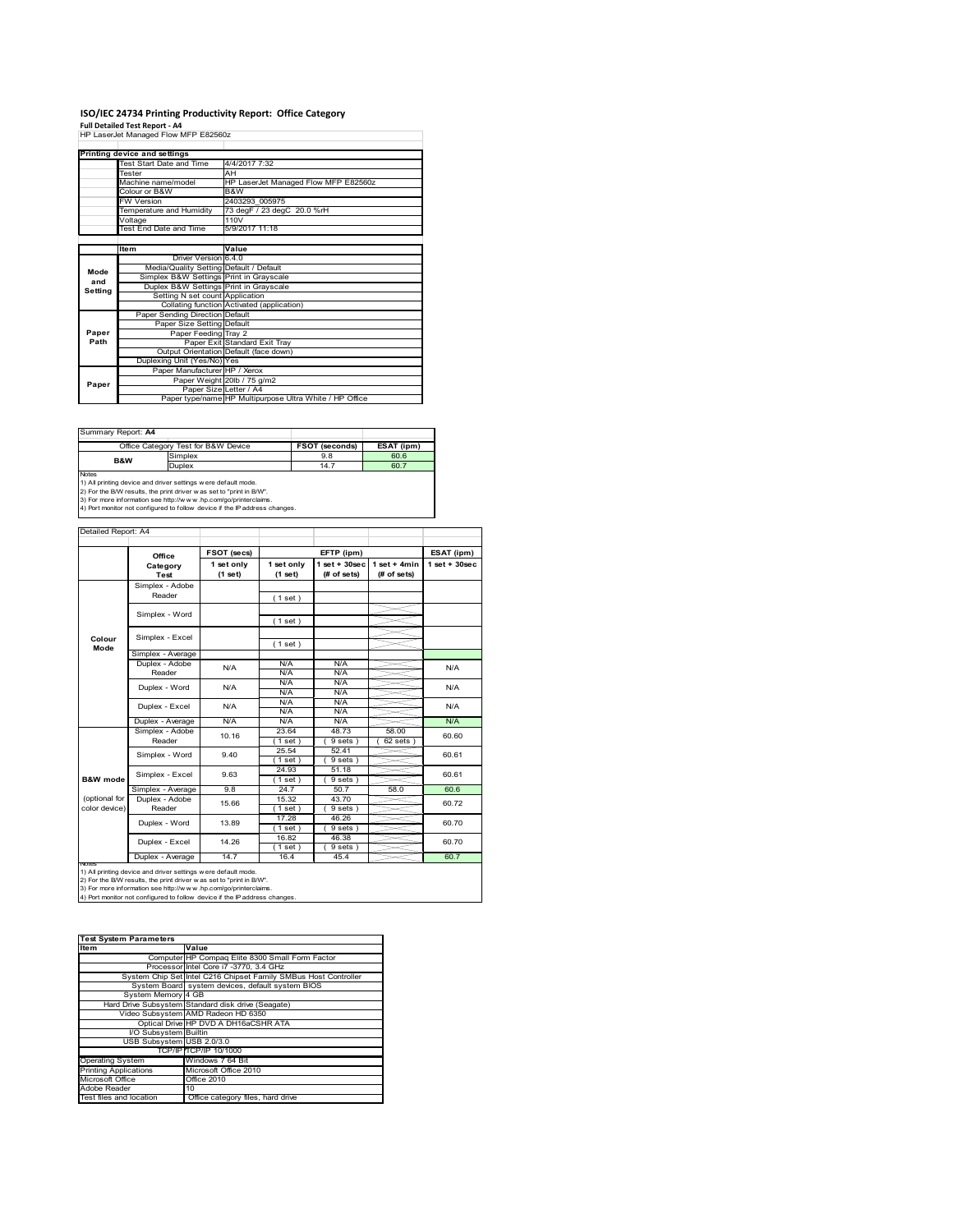# **ISO/IEC 24734 Printing Productivity Report: Office Category Full Detailed Test Report ‐ Tabloid** HP LaserJet Managed Flow MFP E82560z

|         | HP Laserjet Manaded Flow MFP E825602    |                                                         |  |  |
|---------|-----------------------------------------|---------------------------------------------------------|--|--|
|         |                                         |                                                         |  |  |
|         | Printing device and settings            |                                                         |  |  |
|         | <b>Test Start Date and Time</b>         | 4/4/2017 7:32                                           |  |  |
|         | Tester                                  | AH                                                      |  |  |
|         | Machine name/model                      | HP LaserJet Managed Flow MFP E82560z                    |  |  |
|         | Colour or B&W                           | B&W                                                     |  |  |
|         | <b>FW Version</b>                       | 2403293 005975                                          |  |  |
|         | Temperature and Humidity                | 73 degF / 23 degC 20.0 %rH                              |  |  |
|         | Voltage                                 | 110V                                                    |  |  |
|         | Test End Date and Time                  | 5/9/2017 11:18                                          |  |  |
|         |                                         |                                                         |  |  |
|         | Item                                    | Value                                                   |  |  |
|         | Driver Version 6.4.0                    |                                                         |  |  |
| Mode    | Media/Quality Setting Default / Default |                                                         |  |  |
| and     | Simplex B&W Settings Print in Grayscale |                                                         |  |  |
| Setting | Duplex B&W Settings Print in Grayscale  |                                                         |  |  |
|         | Setting N set count Application         |                                                         |  |  |
|         |                                         | Collating function Activated (application)              |  |  |
|         | Paper Sending Direction Default         |                                                         |  |  |
|         | Paper Size Setting Default              |                                                         |  |  |
| Paper   | Paper Feeding Tray 2                    |                                                         |  |  |
| Path    |                                         | Paper Exit Standard Exit Tray                           |  |  |
|         |                                         | Output Orientation Default (face down)                  |  |  |
|         | Duplexing Unit (Yes/No) Yes             |                                                         |  |  |
|         | Paper Manufacturer HP / Xerox           |                                                         |  |  |
| Paper   |                                         | Paper Weight 20lb / 75 g/m2                             |  |  |
|         |                                         | Paper Size Letter / A4                                  |  |  |
|         |                                         | Paper type/name HP Multipurpose Ultra White / HP Office |  |  |

| Summary Report: Tabloid |                                                                     |                |            |
|-------------------------|---------------------------------------------------------------------|----------------|------------|
|                         | Office Category Test for B&W Device                                 | FSOT (seconds) | ESAT (ipm) |
| <b>B&amp;W</b>          | Simplex                                                             | 15.0           | 30.6       |
|                         | <b>Duplex</b>                                                       | 22.1           | 30.6       |
| <b>Notes</b>            |                                                                     |                |            |
|                         | 1) All printing device and driver settings were default mode.       |                |            |
|                         | 2) For the B/W results, the print driver was set to "print in B/W". |                |            |

2) For the B/W results, the print driver w as set to "print in B/W".<br>3) For more information see http://w w w.hp.com/go/printerclaims.<br>4) Port monitor not configured to follow device if the IP address changes.

|                     | Office                    | FSOT (secs)           |                       | EFTP (ipm)                        |                                | ESAT (ipm)         |
|---------------------|---------------------------|-----------------------|-----------------------|-----------------------------------|--------------------------------|--------------------|
|                     | Category<br><b>Test</b>   | 1 set only<br>(1 set) | 1 set only<br>(1 set) | $1$ set + $30$ sec<br>(# of sets) | $1 set + 4 min$<br>(# of sets) | $1$ set + $30$ sec |
|                     | Simplex - Adobe           |                       |                       |                                   |                                |                    |
|                     | Reader                    |                       | (1 set)               |                                   |                                |                    |
|                     |                           |                       |                       |                                   |                                |                    |
|                     | Simplex - Word            |                       | (1 set)               |                                   |                                |                    |
|                     | Simplex - Excel           |                       |                       |                                   |                                |                    |
| <b>Color Mode</b>   |                           |                       | (1 set)               |                                   |                                |                    |
|                     | Simplex - Average         |                       |                       |                                   |                                |                    |
|                     | Duplex - Adobe            | N/A                   | N/A                   | N/A                               |                                | N/A                |
|                     | Reader                    |                       | N/A                   | N/A                               |                                |                    |
|                     | Duplex - Word             | N/A                   | N/A                   | N/A                               |                                | N/A<br>N/A         |
|                     |                           |                       | N/A                   | N/A                               |                                |                    |
|                     | Duplex - Excel            | N/A                   | N/A                   | N/A                               |                                |                    |
|                     |                           |                       | N/A                   | N/A                               |                                |                    |
|                     | Duplex - Average          | N/A                   | N/A                   | N/A                               |                                | N/A                |
|                     | Simplex - Adobe<br>Reader | 16.34                 | 14.71                 | 25.24                             | 29.55                          | 30.61              |
|                     |                           |                       | (1 set)               | $5 sets$ )                        | 32 sets                        |                    |
|                     | Simplex - Word            | 13.79                 | 17.41                 | 26.21                             |                                | 30.63              |
|                     |                           |                       | (1 set)               | $\overline{5}$ sets)              |                                |                    |
|                     | Simplex - Excel           | 14.62                 | 16.42                 | 26.07                             |                                | 30.61              |
| <b>B&amp;W</b> mode |                           |                       | (1 set)               | $5 sets$ )                        |                                |                    |
|                     | Simplex - Average         | 15.0                  | 16.1                  | 25.8                              | 29.5                           | 30.6               |
| (optional for       | Duplex - Adobe            | 25.25                 | 9.50                  | 20.06                             |                                | 30.68              |
| color device)       | Reader                    |                       | $1$ set)              | $5 sets$ )                        |                                |                    |
|                     | Duplex - Word             | 20.32                 | 11.80                 | 23.24                             |                                | 30.64              |
|                     |                           |                       | (1 set)               | $5 sets$ )                        |                                |                    |
|                     | Duplex - Excel            | 20.44                 | 11.74                 | 23.32                             |                                | 30.64              |
|                     |                           |                       | (1 set )              | $5 sets$ )                        |                                |                    |
| <b>IVOIES</b>       | Duplex - Average          | 22.1                  | 11.0                  | 22.2                              |                                | 30.6               |

| <b>Test System Parameters</b> |                                                                 |
|-------------------------------|-----------------------------------------------------------------|
| ltem                          | Value                                                           |
|                               | Computer HP Compaq Elite 8300 Small Form Factor                 |
|                               | Processor Intel Core i7 -3770, 3.4 GHz                          |
|                               | System Chip Set Intel C216 Chipset Family SMBus Host Controller |
|                               | System Board system devices, default system BIOS                |
| System Memory 4 GB            |                                                                 |
|                               | Hard Drive Subsystem Standard disk drive (Seagate)              |
|                               | Video Subsystem AMD Radeon HD 6350                              |
|                               | Optical Drive HP DVD A DH16aCSHR ATA                            |
| I/O Subsystem Builtin         |                                                                 |
| USB Subsystem USB 2.0/3.0     |                                                                 |
|                               | TCP/IPITCP/IP 10/1000                                           |
| <b>Operating System</b>       | Windows 7 64 Bit                                                |
| <b>Printing Applications</b>  | Microsoft Office 2010                                           |
| Microsoft Office              | Office 2010                                                     |
| Adobe Reader                  | 10                                                              |
| Test files and location       | Office category files, hard drive                               |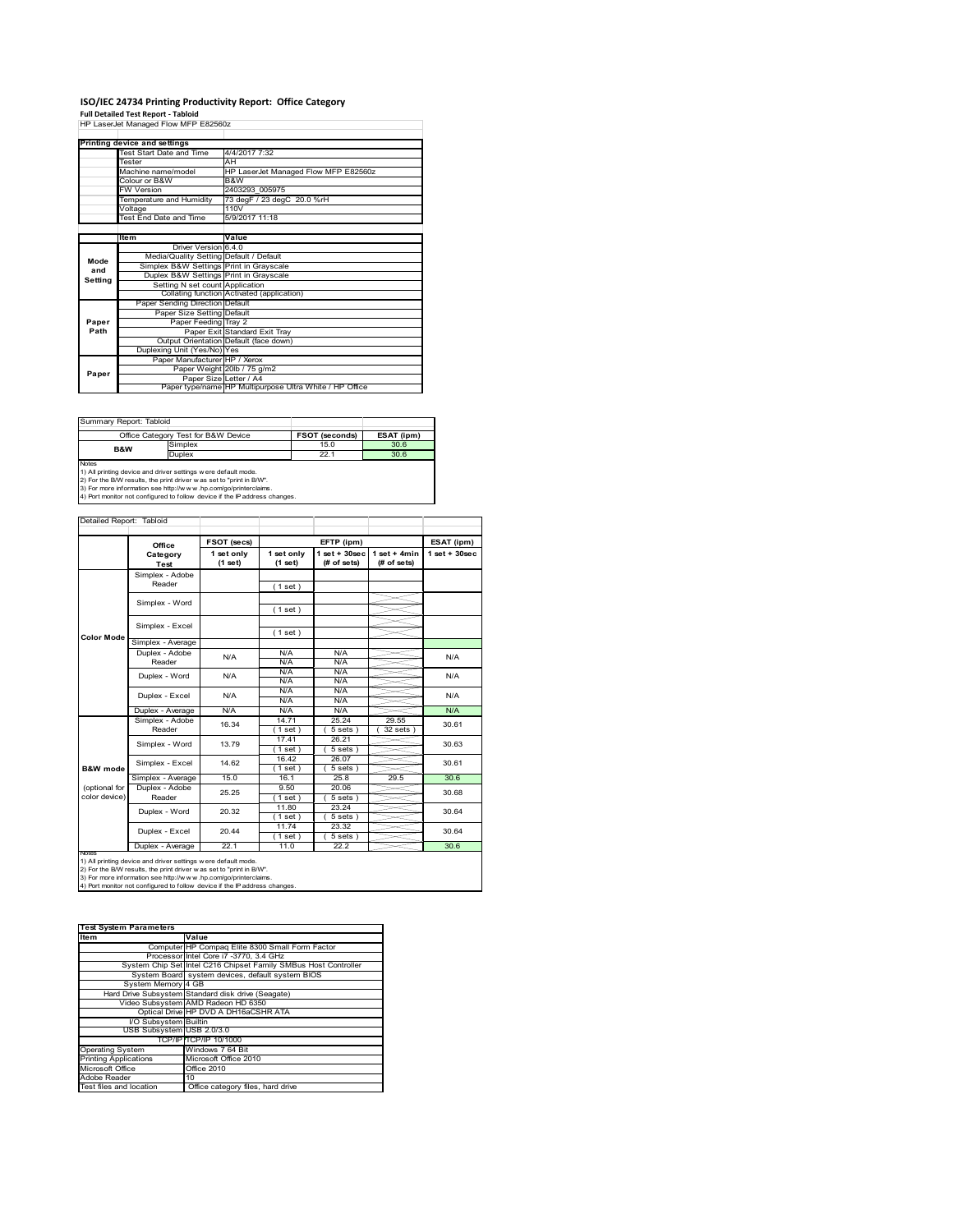# **ISO/IEC 24734 Printing Productivity Report: Office Category Full Detailed Test Report ‐ A3** HP LaserJet Managed Flow MFP E82560z

|         | HP Laserjet Manaded Flow MFP E825602    |                                                         |
|---------|-----------------------------------------|---------------------------------------------------------|
|         |                                         |                                                         |
|         | Printing device and settings            |                                                         |
|         | <b>Test Start Date and Time</b>         | 4/4/2017 7:32                                           |
|         | Tester                                  | AH                                                      |
|         | Machine name/model                      | HP LaserJet Managed Flow MFP E82560z                    |
|         | Colour or B&W                           | B&W                                                     |
|         | <b>FW Version</b>                       | 2403293 005975                                          |
|         | Temperature and Humidity                | 73 degF / 23 degC 20.0 %rH                              |
|         | Voltage                                 | 110V                                                    |
|         | Test End Date and Time                  | 5/9/2017 11:18                                          |
|         |                                         |                                                         |
|         | Item                                    | Value                                                   |
|         | Driver Version 6.4.0                    |                                                         |
| Mode    | Media/Quality Setting Default / Default |                                                         |
| and     | Simplex B&W Settings Print in Grayscale |                                                         |
| Setting | Duplex B&W Settings Print in Grayscale  |                                                         |
|         | Setting N set count Application         |                                                         |
|         |                                         | Collating function Activated (application)              |
|         | Paper Sending Direction Default         |                                                         |
|         | Paper Size Setting Default              |                                                         |
| Paper   | Paper Feeding Tray 2                    |                                                         |
| Path    |                                         | Paper Exit Standard Exit Tray                           |
|         |                                         | Output Orientation Default (face down)                  |
|         | Duplexing Unit (Yes/No) Yes             |                                                         |
|         | Paper Manufacturer HP / Xerox           |                                                         |
| Paper   |                                         | Paper Weight 20lb / 75 g/m2                             |
|         |                                         | Paper Size Letter / A4                                  |
|         |                                         | Paper type/name HP Multipurpose Ultra White / HP Office |

| Summary Report: A3 |                                                                     |                |            |
|--------------------|---------------------------------------------------------------------|----------------|------------|
|                    | Office Category Test for B&W Device                                 | FSOT (seconds) | ESAT (ipm) |
| <b>B&amp;W</b>     | Simplex                                                             | 10.8           | 30.6       |
|                    | <b>Duplex</b>                                                       | 15.8           | 30.6       |
| <b>Notes</b>       |                                                                     |                |            |
|                    | 1) All printing device and driver settings w ere default mode.      |                |            |
|                    | 2) For the B/W results, the print driver was set to "print in B/W". |                |            |

2) For the B/W results, the print driver w as set to "print in B/W".<br>3) For more information see http://w w w.hp.com/go/printerclaims.<br>4) Port monitor not configured to follow device if the IP address changes.

|                     | Office                  | FSOT (secs)           |                       | EFTP (ipm)                        |                                | ESAT (ipm)         |
|---------------------|-------------------------|-----------------------|-----------------------|-----------------------------------|--------------------------------|--------------------|
|                     | Category<br><b>Test</b> | 1 set only<br>(1 set) | 1 set only<br>(1 set) | $1$ set + $30$ sec<br>(# of sets) | $1 set + 4 min$<br>(# of sets) | $1$ set + $30$ sec |
|                     | Simplex - Adobe         |                       |                       |                                   |                                |                    |
|                     | Reader                  |                       | (1 set)               |                                   |                                |                    |
|                     |                         |                       |                       |                                   |                                |                    |
|                     | Simplex - Word          |                       | (1 set)               |                                   |                                |                    |
|                     | Simplex - Excel         |                       |                       |                                   |                                |                    |
| <b>Color Mode</b>   |                         |                       | (1 set)               |                                   |                                |                    |
|                     | Simplex - Average       |                       |                       |                                   |                                |                    |
|                     | Duplex - Adobe          | N/A                   | N/A                   | N/A                               |                                | N/A                |
|                     | Reader                  |                       | N/A                   | N/A                               |                                |                    |
|                     | Duplex - Word           | N/A                   | N/A                   | N/A                               |                                | N/A                |
|                     |                         |                       | N/A                   | N/A                               |                                |                    |
|                     | Duplex - Excel          | N/A                   | N/A                   | N/A                               |                                | N/A                |
|                     |                         |                       | N/A                   | N/A                               |                                |                    |
|                     | Duplex - Average        | N/A                   | N/A                   | N/A                               |                                | N/A                |
|                     | Simplex - Adobe         | 17.77                 | 13.50                 | 23.74                             | 29.32                          | 30.61              |
|                     | Reader                  |                       | $1$ set)              | $5 sets$ )                        | 32 sets                        |                    |
|                     | Simplex - Word          | 16.91                 | 14.20                 | 26.54                             |                                | 30.61              |
|                     |                         |                       | $1$ set)              | $5 sets$ )                        |                                |                    |
|                     | Simplex - Excel         | 14.64                 | 16.40                 | 25.44                             |                                | 30.61              |
| <b>B&amp;W</b> mode |                         |                       | (1 set)               | $5 sets$ )                        |                                |                    |
|                     | Simplex - Average       | 16.5                  | 14.7                  | 25.2                              | 29.3                           | 30.6               |
| (optional for       | Duplex - Adobe          | 22.95                 | 10.44                 | 21.68                             |                                | 30.64              |
| color device)       | Reader                  |                       | (1 set )              | $5 sets$ )                        |                                |                    |
|                     | Duplex - Word           | 19.98                 | 12.00                 | 22.74                             |                                | 30.64              |
|                     |                         |                       | (1 set)               | $5 sets$ )                        |                                |                    |
|                     | Duplex - Excel          | 19.98                 | 12.00                 | 23.14                             |                                | 30.64              |
|                     |                         |                       | $1$ set)              | $5 sets$ )                        |                                |                    |
|                     | Duplex - Average        | 21.0                  | 11.4                  | 22.5                              |                                | 30.6               |

| <b>Test System Parameters</b> |                                                                 |
|-------------------------------|-----------------------------------------------------------------|
| <b>Item</b>                   | Value                                                           |
|                               | Computer HP Compaq Elite 8300 Small Form Factor                 |
|                               | Processor Intel Core i7 -3770, 3.4 GHz                          |
|                               | System Chip Set Intel C216 Chipset Family SMBus Host Controller |
|                               | System Board system devices, default system BIOS                |
| System Memory 4 GB            |                                                                 |
|                               | Hard Drive Subsystem Standard disk drive (Seagate)              |
|                               | Video Subsystem AMD Radeon HD 6350                              |
|                               | Optical Drive HP DVD A DH16aCSHR ATA                            |
| I/O Subsystem Builtin         |                                                                 |
| USB Subsystem USB 2.0/3.0     |                                                                 |
|                               | TCP/IPITCP/IP 10/1000                                           |
| <b>Operating System</b>       | Windows 7 64 Bit                                                |
| <b>Printing Applications</b>  | Microsoft Office 2010                                           |
| Microsoft Office              | Office 2010                                                     |
| Adobe Reader                  | 10                                                              |
| Test files and location       | Office category files, hard drive                               |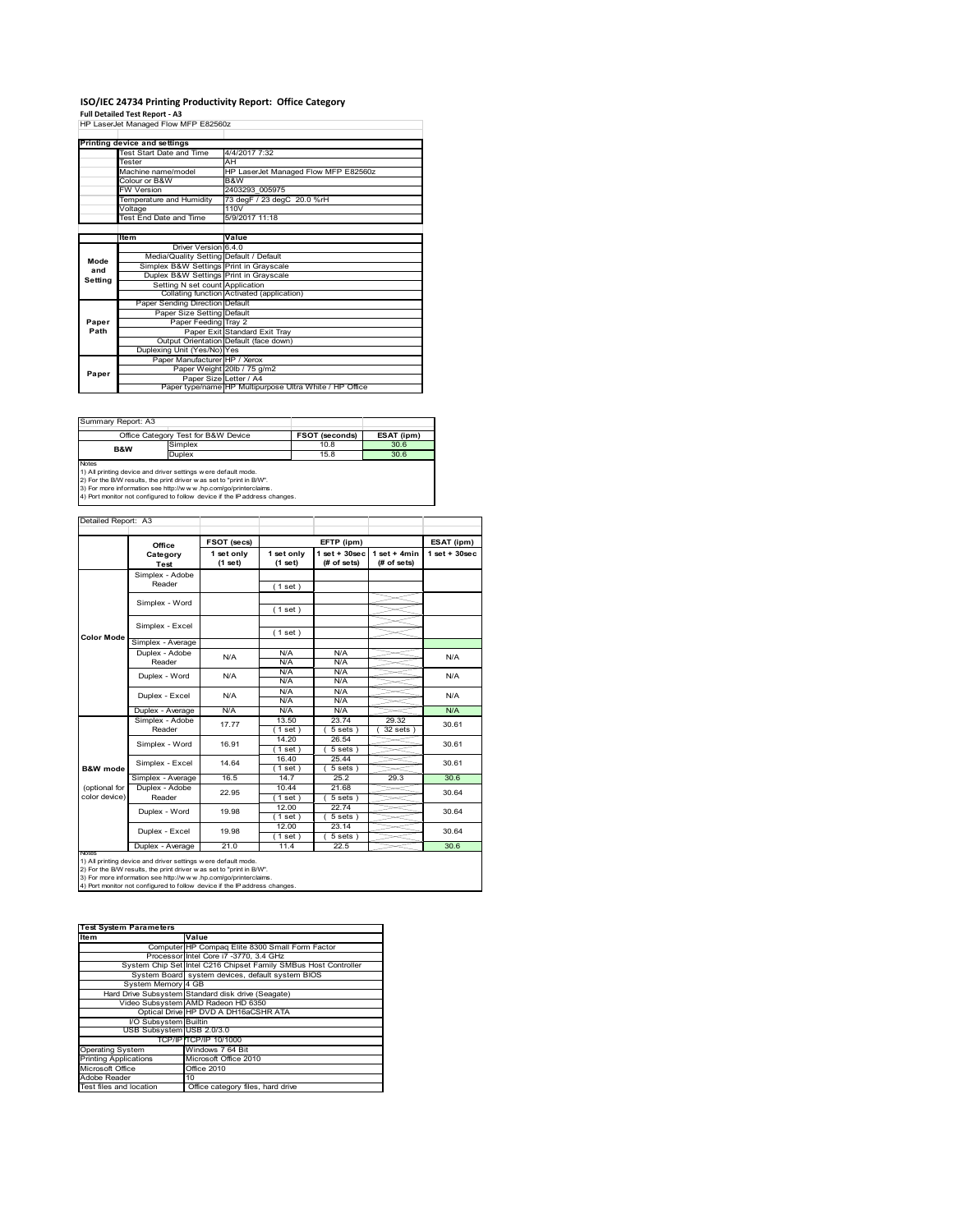# **ISO/IEC 24734 Printing Productivity Report: Office Category Feature Performance Full Report ‐ Office Feature Performance Test** HP LaserJet Managed Flow MFP E82560z

|         | Printing device and settings            |                                                         |
|---------|-----------------------------------------|---------------------------------------------------------|
|         | Test Start Date and Time                | 4/4/2017 7:32                                           |
|         | Tester                                  | AH                                                      |
|         | Machine name/model                      | HP LaserJet Managed Flow MFP E82560z                    |
|         | Colour or B&W                           | B&W                                                     |
|         | <b>FW Version</b>                       | 2403293 005975                                          |
|         | Temperature and Humidity                | 73 degF / 23 degC 20.0 %rH                              |
|         | Voltage                                 | 110V                                                    |
|         | Test End Date and Time                  | 5/9/2017 11:18                                          |
|         |                                         |                                                         |
|         | Item                                    | Value                                                   |
|         | Driver Version 6.4.0                    |                                                         |
| Mode    | Media/Quality Setting Default / Default |                                                         |
| and     | Simplex B&W Settings Print in Grayscale |                                                         |
| Setting | Duplex B&W Settings Print in Grayscale  |                                                         |
|         | Setting N set count Application         |                                                         |
|         |                                         | Collating function Activated (application)              |
|         | Paper Sending Direction Default         |                                                         |
|         | Paper Size Setting Default              |                                                         |
| Paper   | Paper Feeding Tray 2                    |                                                         |
| Path    |                                         | Paper Exit Standard Exit Tray                           |
|         |                                         | Output Orientation Default (face down)                  |
|         | Duplexing Unit (Yes/No) Yes             |                                                         |
|         | Paper Manufacturer HP / Xerox           |                                                         |
| Paper   |                                         | Paper Weight 20lb / 75 g/m2                             |
|         |                                         | Paper Size Letter / A4                                  |
|         |                                         | Paper type/name HP Multipurpose Ultra White / HP Office |

| <b>ISO Print Productivity Report: Feature Performance Test Summary</b>                                                                                                                                                                                                                            |         |                               |                                      |
|---------------------------------------------------------------------------------------------------------------------------------------------------------------------------------------------------------------------------------------------------------------------------------------------------|---------|-------------------------------|--------------------------------------|
|                                                                                                                                                                                                                                                                                                   |         |                               | <b>Feature Performance Ratio</b>     |
| <b>Printing Modes</b>                                                                                                                                                                                                                                                                             |         |                               | A5 and Legal                         |
| (Feature Adobe Reader - Office test file)                                                                                                                                                                                                                                                         |         | FSOT (base)<br>FSOT (feature) | <b>ESAT (feature)</b><br>ESAT (base) |
| A5 Landscape Feed - Colour                                                                                                                                                                                                                                                                        | Simplex |                               |                                      |
| <b>A5 Portrait Feed - Colour</b>                                                                                                                                                                                                                                                                  | Simplex |                               |                                      |
| Legal - Colour                                                                                                                                                                                                                                                                                    | Simplex |                               |                                      |
| Legal - Colour                                                                                                                                                                                                                                                                                    | Duplex  |                               |                                      |
| A5 Landscape Feed - B/W                                                                                                                                                                                                                                                                           | Simplex | 111%                          | 99%                                  |
| <b>A5 Portrait Feed - B/W</b>                                                                                                                                                                                                                                                                     | Simplex | 113%                          | 100%                                 |
| Legal - B/W                                                                                                                                                                                                                                                                                       | Simplex | 86%                           | 57%                                  |
| Legal - B/W                                                                                                                                                                                                                                                                                       | Duplex  | 65%                           | 58%                                  |
| <b>Notes</b><br>1) All printing device and driver settings were default mode.<br>2) Test conducted with 8-paper Office Feature Performance file.<br>3) For more information see http://www.hp.com/go/printerclaims.<br>4) Port monitor not configured to follow device if the IP address changes. |         |                               |                                      |

| Feature Performance Full Report - Feature Printing Mode: 'Office' Feature Performance Test                                                                                                                                                                                                          |                     |                            |                      |                                 |                                         |                                      |  |
|-----------------------------------------------------------------------------------------------------------------------------------------------------------------------------------------------------------------------------------------------------------------------------------------------------|---------------------|----------------------------|----------------------|---------------------------------|-----------------------------------------|--------------------------------------|--|
| <b>Printing Modes</b><br>Feature Adobe Reader - Office                                                                                                                                                                                                                                              |                     | <b>Base Printing</b>       |                      |                                 | <b>Feature Performance</b>              |                                      |  |
| test file (8-page)                                                                                                                                                                                                                                                                                  | Mode                |                            | A5 and Legal         |                                 |                                         |                                      |  |
|                                                                                                                                                                                                                                                                                                     | <b>FSOT</b><br>Base | <b>ESAT</b><br><b>Base</b> | 1 set<br>FSOT (secs) | $1$ set $+30$ sec<br>ESAT (ipm) | FSOT (base)<br><b>FSOT</b><br>(feature) | <b>ESAT (feature)</b><br>ESAT (base) |  |
| Simplex A5 Landscape Feed - Colour                                                                                                                                                                                                                                                                  |                     |                            |                      |                                 |                                         |                                      |  |
| Simplex A5 Portrait Feed - Colour                                                                                                                                                                                                                                                                   |                     |                            |                      |                                 |                                         |                                      |  |
| <b>Legal Simplex - Colour</b>                                                                                                                                                                                                                                                                       |                     |                            |                      |                                 |                                         |                                      |  |
| Legal Duplex - Colour                                                                                                                                                                                                                                                                               |                     |                            |                      |                                 |                                         |                                      |  |
| Simplex A5 Landscape Feed - B/W                                                                                                                                                                                                                                                                     | 17.86               | 60.6                       | 16.12                | 60.3                            | 111%                                    | 99%                                  |  |
| Simplex A5 Portrait Feed - B/W                                                                                                                                                                                                                                                                      | 17.86               | 60.6                       | 15.88                | 60.6                            | 113%                                    | 100%                                 |  |
| Legal Simplex - B/W                                                                                                                                                                                                                                                                                 | 17.86               | 60.6                       | 20.93                | 34.8                            | 86%                                     | 57%                                  |  |
| Legal Duplex - B/W                                                                                                                                                                                                                                                                                  | 17.86               | 60.6                       | 27.55                | 35.4                            | 65%                                     | 58%                                  |  |
| <b>Notes</b><br>1) All printing device and driver settings were default mode.<br>2) Test conducted with 8-paper Office Feature Performance file<br>3) For more information see http://w w w .hp.com/go/printerclaims.<br>4) Port monitor not configured to follow device if the IP address changes. |                     |                            |                      |                                 |                                         |                                      |  |

|                  | <b>Test System Parameters</b> |                                                                 |
|------------------|-------------------------------|-----------------------------------------------------------------|
|                  | <b>Item</b>                   | Value                                                           |
|                  |                               | Computer HP Compaq Elite 8300 Small Form Factor                 |
|                  |                               | Processor Intel Core i7 -3770, 3.4 GHz                          |
|                  |                               | System Chip Set Intel C216 Chipset Family SMBus Host Controller |
|                  |                               | System Board system devices, default system BIOS                |
| Test             | System Memory 4 GB            |                                                                 |
| System           |                               | Hard Drive Subsystem Standard disk drive (Seagate)              |
|                  |                               | Video Subsystem AMD Radeon HD 6350                              |
|                  |                               | Optical Drive HP DVD A DH16aCSHR ATA                            |
|                  | I/O Subsystem Builtin         |                                                                 |
|                  | USB Subsystem USB 2.0/3.0     |                                                                 |
| $\overline{1/O}$ |                               | TCP/IP TCP/IP 10/1000                                           |
|                  | <b>Operating System</b>       | Windows 7 64 Bit                                                |
|                  | <b>Printing Applications</b>  | Microsoft Office 2010                                           |
|                  | Software Microsoft Office     | Office 2010                                                     |
|                  | Adobe Reader                  | 10                                                              |
|                  | Test files and location       | Office category files, hard drive                               |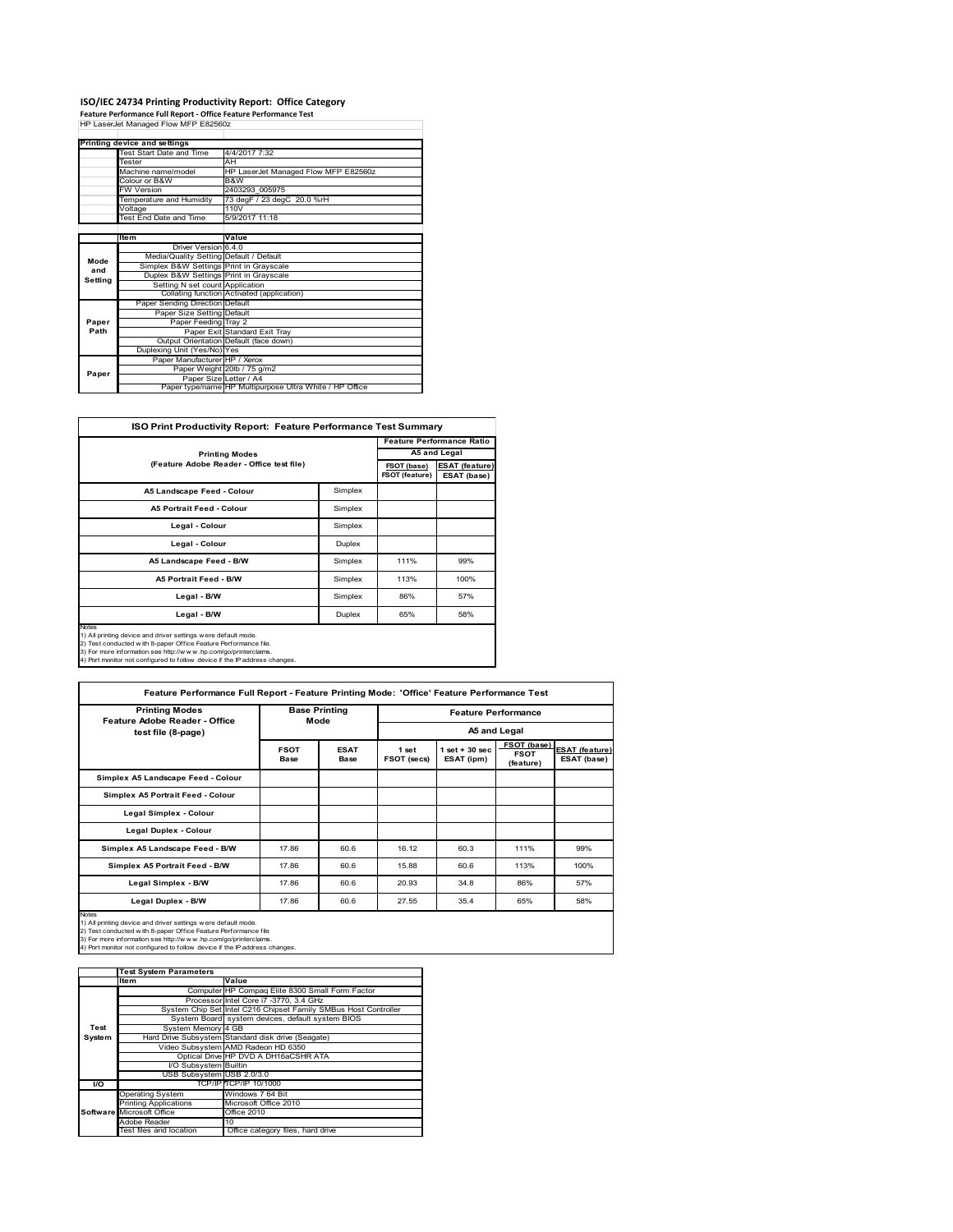#### **ISO/IEC 17629 First Print Out Time Report: Office Category Full Detailed Test Report ‐ LETTER**

| HP LaserJet Managed Flow MFP E82560z |  |
|--------------------------------------|--|

|            | Printing device and settings |                                      |
|------------|------------------------------|--------------------------------------|
|            | Test Start Date and Time     | 4/4/2017 7:32                        |
|            | Tester                       | AH                                   |
|            | Machine name/model           | HP LaserJet Managed Flow MFP E82560z |
|            | Colour or B&W                | B&W                                  |
|            | FW Version                   | 2403293 005975                       |
|            | Configuration (options)      | Default                              |
|            | Controller                   | Unknown                              |
|            | Printing device page count   | Not Specified                        |
|            | Printing supplies page count | Not Specified                        |
|            | Temperature and Humidity     | 73 degF / 23 degC 20.0 %rH           |
|            | Voltage                      | 110V                                 |
|            | Test End Date and Time       | 5/9/2017 11:18                       |
|            |                              |                                      |
|            | <b>Item</b>                  | Value                                |
| Mode       | PDL and driver version       | 6.4.0                                |
| and        | Print Quality mode           | default                              |
| Setting    | <b>B&amp;W</b> settings      | default                              |
|            | Paper feed orientation       | Short Edge                           |
| Paper      | Paper type setting           | default                              |
|            | Paper feeding                | Standard cassette                    |
|            | Paper exit                   | Standard exit tray                   |
| Paper Path | Output orientation           | default (face up or face down)       |

ń

**ISO First Page Out Time Summary Report: Office Category** port: Letter

**FPOT from Ready (seconds)**<br>
Simplex 6.25 **B&W**

**Duplex**<br>Notes<br>1) All printing device and driver settings were default mode.<br>2) For the BM results, the print driver was set to "print in BM".<br>4) For more information see http://www.hp.com/golprinterclaims.<br>4) Port monitor

|                                |                                                                                                                                                                                                                                                                                                                                                                                                              | ISO First Page Out Time Report: Office Category |                           |                              |                      |                   |            |
|--------------------------------|--------------------------------------------------------------------------------------------------------------------------------------------------------------------------------------------------------------------------------------------------------------------------------------------------------------------------------------------------------------------------------------------------------------|-------------------------------------------------|---------------------------|------------------------------|----------------------|-------------------|------------|
| <b>Detailed Report: LETTER</b> |                                                                                                                                                                                                                                                                                                                                                                                                              | Word<br>(seconds)                               | Excel<br>(seconds)        | Adobe<br>Reader<br>(seconds) | Average<br>(seconds) | <b>Delay Time</b> |            |
|                                | FPOT from Ready - Simplex                                                                                                                                                                                                                                                                                                                                                                                    |                                                 |                           |                              |                      |                   |            |
|                                | FPOT from Ready - Duplex                                                                                                                                                                                                                                                                                                                                                                                     |                                                 |                           |                              |                      |                   |            |
| <b>Color Mode</b>              | FPOT from Sleep - Simplex                                                                                                                                                                                                                                                                                                                                                                                    |                                                 |                           | N/A                          |                      |                   |            |
|                                | Recovery Time                                                                                                                                                                                                                                                                                                                                                                                                |                                                 |                           |                              |                      |                   |            |
|                                | FPOT from Off - Simplex                                                                                                                                                                                                                                                                                                                                                                                      |                                                 |                           |                              |                      |                   |            |
|                                | Warm-up Time                                                                                                                                                                                                                                                                                                                                                                                                 |                                                 |                           |                              |                      |                   |            |
|                                | FPOT from Ready - Simplex                                                                                                                                                                                                                                                                                                                                                                                    | 5.89                                            | 6.00                      | 6.86                         | 6.25                 | 20 Seconds        |            |
|                                | FPOT from Ready - Duplex                                                                                                                                                                                                                                                                                                                                                                                     |                                                 |                           |                              |                      |                   |            |
| <b>B&amp;W Mode</b>            | FPOT from Sleep - Simplex                                                                                                                                                                                                                                                                                                                                                                                    |                                                 |                           | 40.43                        |                      | 76 Minutes        |            |
|                                | Recovery Time                                                                                                                                                                                                                                                                                                                                                                                                |                                                 |                           | 33.6                         |                      |                   |            |
|                                |                                                                                                                                                                                                                                                                                                                                                                                                              |                                                 |                           |                              |                      |                   |            |
|                                | FPOT from Off - Simplex                                                                                                                                                                                                                                                                                                                                                                                      |                                                 |                           | 187 35                       |                      |                   |            |
|                                | Warm-up Time                                                                                                                                                                                                                                                                                                                                                                                                 |                                                 |                           | 180.49                       |                      |                   |            |
| Notes<br><b>HP Data Table</b>  | 1) All printing device and driver settings w ere default mode.<br>2) For the B/W results, the print driver w as set to "print in B/W".<br>3) For more information see http://www.hp.com/go/printerclaims.<br>4) Port monitor not configured to follow device if the IP address changes.<br>5) Page counts w ere collected after completion of the tests.<br>6) Details for FPOT from Sleep are show n below. |                                                 |                           |                              |                      |                   |            |
| <b>Detailed Report: LETTER</b> |                                                                                                                                                                                                                                                                                                                                                                                                              | <b>FPOT Avg</b>                                 | FPOT (secs)               | FPOT (secs)                  | FPOT (secs)          | Application       |            |
|                                | FPOT from Sleep                                                                                                                                                                                                                                                                                                                                                                                              | (se cs)<br>N/A                                  | <b>Iteration 1</b><br>N/A | <b>Iteration 2</b><br>N/A    | Iteration 3<br>N/A   | Adobe Reader      | Delay Time |
| <b>Color Mode</b>              | FPOT from Sleep (15 minutes)<br>HP/Non ISO Test                                                                                                                                                                                                                                                                                                                                                              | N/A                                             | N/A                       | N/A                          | N/A                  | Adobe Reader      |            |
| <b>B&amp;W Mode</b>            | FPOT from Sleep                                                                                                                                                                                                                                                                                                                                                                                              | 40.43                                           | 40.28                     | 40.58                        | N/A                  | Adobe Reader      | 76 Minutes |

1) All printing device and driver settings w ere default mode.<br>2) For the B/W results, the print driver w as set to "print in B/W".<br>3 DLP includes detailed iterations as data measurements may vary run to run.

|                  | <b>Test System Parameters</b>                                |                                                       |  |
|------------------|--------------------------------------------------------------|-------------------------------------------------------|--|
|                  | <b>Item</b>                                                  | Value                                                 |  |
|                  | Computer                                                     | HP Compag Elite 8300 Small Form Factor                |  |
|                  | Processor                                                    | Intel Core i7 -3770, 3.4 GHz                          |  |
|                  | System Chip Set                                              | Intel C216 Chipset Family SMBus Host Controller       |  |
|                  | System Board                                                 | system devices, default system BIOS                   |  |
| Test             | <b>System Memory</b><br>4 GB                                 |                                                       |  |
| System           | <b>Hard Drive Subsystem</b><br>Standard disk drive (Seagate) |                                                       |  |
|                  | AMD Radeon HD 6350<br>Video Subsystem                        |                                                       |  |
|                  | Optical Drive<br>HP DVD A DH16aCSHR ATA                      |                                                       |  |
|                  | I/O Subsystem                                                | <b>Builtin</b>                                        |  |
|                  | <b>USB Subsystem</b>                                         | USB 2.0/3.0                                           |  |
| Printing         |                                                              |                                                       |  |
| TCP/IP<br>Device |                                                              | 10/1000                                               |  |
| Connection       |                                                              |                                                       |  |
|                  | <b>Operating System</b>                                      | Windows 7 Business/Ultimate, 64 bit, Build 7601, SP 1 |  |
|                  | <b>Printing Applications</b>                                 | Microsoft Office 2010 SP2                             |  |
| Software         |                                                              | Adobe Reader 10.1.4                                   |  |
|                  | Print Driver                                                 | 6.4.0                                                 |  |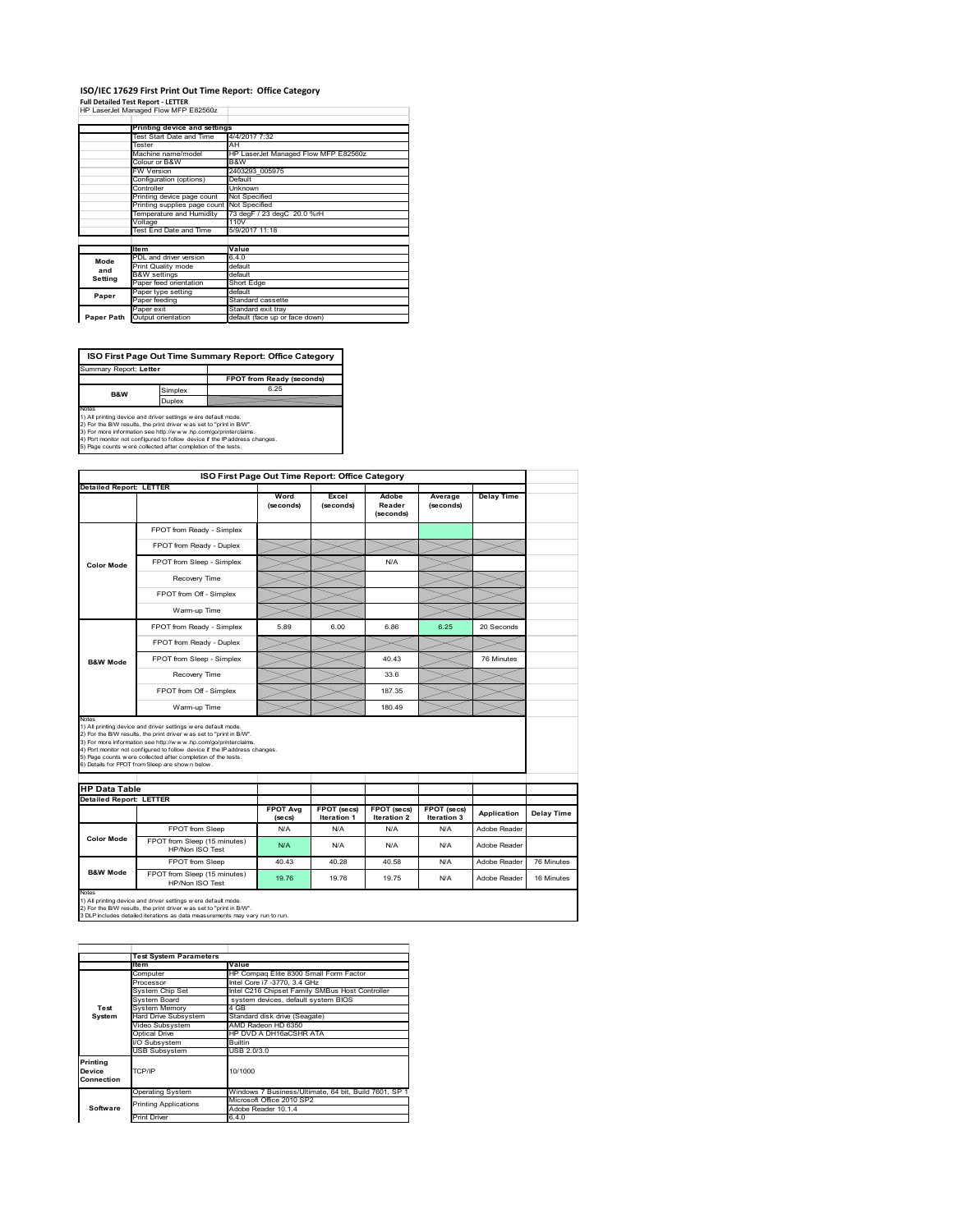# **ISO/IEC 17629 First Print Out Time Report: Office Category**

**Full Detailed Test Report ‐ A4** HP LaserJet Managed Flow MFP E82560z

|            | Printing device and settings                           |                                      |
|------------|--------------------------------------------------------|--------------------------------------|
|            | Test Start Date and Time                               | 4/4/2017 7:32                        |
|            | Tester                                                 | AH                                   |
|            | Machine name/model                                     | HP LaserJet Managed Flow MFP E82560z |
|            | Colour or B&W                                          | <b>B&amp;W</b>                       |
|            | <b>FW Version</b>                                      | 2403293 005975                       |
|            | Configuration (options)                                | Default                              |
|            | Controller                                             | Unknown                              |
|            | Printing device page count                             | Not Specified                        |
|            | Printing supplies page count                           | Not Specified                        |
|            | 73 degF / 23 degC 20.0 %rH<br>Temperature and Humidity |                                      |
|            | Voltage                                                | 110V                                 |
|            | Test End Date and Time                                 | 5/9/2017 11:18                       |
|            |                                                        |                                      |
|            | <b>Item</b>                                            | Value                                |
| Mode       | PDL and driver version                                 | 640                                  |
| and        | Print Quality mode                                     | default                              |
|            | <b>B&amp;W</b> settings                                | default                              |
| Setting    | Paper feed orientation                                 | Short Edge                           |
| Paper      | Paper type setting                                     | default                              |
|            | Paper feeding                                          | Standard cassette                    |
|            | Paper exit                                             | Standard exit trav                   |
| Paper Path | Output orientation                                     | default (face up or face down)       |

**ISO First Page Out Time Summary Report: Office Category**

**FPOT from Ready (seconds)** Simplex 6.18 **Duplex** Notes<br>1) All printing device and driver settings were default mode.<br>2) For the BAV results, the print driver was set to "print in BAV".<br>3) For more information see http://www.hp.com/golprinterclaims.<br>4) Port monitor not co Summary Report: A4 **B&W**

| <b>Detailed Report: A4</b> |                                                                                                                                                                                                                                                                                                                                                                                                             |                   |                    |                              |                      |                   |            |
|----------------------------|-------------------------------------------------------------------------------------------------------------------------------------------------------------------------------------------------------------------------------------------------------------------------------------------------------------------------------------------------------------------------------------------------------------|-------------------|--------------------|------------------------------|----------------------|-------------------|------------|
|                            |                                                                                                                                                                                                                                                                                                                                                                                                             |                   |                    |                              |                      |                   |            |
|                            |                                                                                                                                                                                                                                                                                                                                                                                                             | Word<br>(seconds) | Excel<br>(seconds) | Adobe<br>Reader<br>(seconds) | Average<br>(seconds) | <b>Delay Time</b> |            |
|                            | FPOT from Ready - Simplex                                                                                                                                                                                                                                                                                                                                                                                   |                   |                    |                              |                      |                   |            |
|                            | FPOT from Ready - Duplex                                                                                                                                                                                                                                                                                                                                                                                    |                   |                    |                              |                      |                   |            |
| Color Mode                 | FPOT from Sleep - Simplex                                                                                                                                                                                                                                                                                                                                                                                   |                   |                    | N/A                          |                      |                   |            |
|                            | Recovery Time                                                                                                                                                                                                                                                                                                                                                                                               |                   |                    |                              |                      |                   |            |
|                            | FPOT from Off - Simplex                                                                                                                                                                                                                                                                                                                                                                                     |                   |                    |                              |                      |                   |            |
|                            | Warm-up Time                                                                                                                                                                                                                                                                                                                                                                                                |                   |                    |                              |                      |                   |            |
|                            | FPOT from Ready - Simplex                                                                                                                                                                                                                                                                                                                                                                                   | 5.96              | 6.13               | 6.44                         | 6.18                 | 20 Seconds        |            |
|                            | FPOT from Ready - Duplex                                                                                                                                                                                                                                                                                                                                                                                    |                   |                    |                              |                      |                   |            |
| <b>B&amp;W Mode</b>        | FPOT from Sleep - Simplex                                                                                                                                                                                                                                                                                                                                                                                   |                   |                    | 40.12                        |                      | 76 Minutes        |            |
|                            | Recovery Time                                                                                                                                                                                                                                                                                                                                                                                               |                   |                    | 33.7                         |                      |                   |            |
|                            | FPOT from Off - Simplex                                                                                                                                                                                                                                                                                                                                                                                     |                   |                    | 187.67                       |                      |                   |            |
|                            | Warm-up Time                                                                                                                                                                                                                                                                                                                                                                                                |                   |                    | 181.23                       |                      |                   |            |
| <b>HP Data Table</b>       | 1) All printing device and driver settings w ere default mode.<br>2) For the B/W results, the print driver was set to "print in B/W".<br>3) For more information see http://www.hp.com/go/printerclaims.<br>4) Port monitor not configured to follow device if the IP address changes.<br>5) Page counts w ere collected after completion of the tests.<br>6) Details for FPOT from Sleep are show n below. |                   |                    |                              |                      |                   |            |
| <b>Detailed Report: A4</b> |                                                                                                                                                                                                                                                                                                                                                                                                             | <b>FPOT Avg</b>   | FPOT (secs)        | FPOT (secs)                  | FPOT (secs)          |                   |            |
|                            |                                                                                                                                                                                                                                                                                                                                                                                                             | (se cs)           | Iteration 1        | Iteration 2                  | Iteration 3          | Application       | Delay Time |
|                            | FPOT from Sleep                                                                                                                                                                                                                                                                                                                                                                                             | N/A               | N/A                | N/A                          | N/A                  | Adobe Reader      |            |
| <b>Color Mode</b>          | FPOT from Sleep (15 minutes)<br>HP/Non ISO Test                                                                                                                                                                                                                                                                                                                                                             | N/A               | N/A                | N/A                          | N/A                  | Adobe Reader      |            |
|                            | FPOT from Sleep                                                                                                                                                                                                                                                                                                                                                                                             | 40.12             | 40.13              | 40.11                        | N/A                  | Adobe Reader      | 76 Minutes |
| <b>B&amp;W Mode</b>        | FPOT from Sleep (15 minutes)                                                                                                                                                                                                                                                                                                                                                                                | 18.47             | 18.19              | 18.75                        | N/A                  | Adobe Reader      | 16 Minutes |

|                                  | <b>Test System Parameters</b> |                                                       |  |  |
|----------------------------------|-------------------------------|-------------------------------------------------------|--|--|
| Ite <sub>m</sub>                 |                               | Value                                                 |  |  |
|                                  | Computer                      | HP Compag Elite 8300 Small Form Factor                |  |  |
|                                  | Processor                     | Intel Core i7 -3770, 3.4 GHz                          |  |  |
|                                  | System Chip Set               | Intel C216 Chipset Family SMBus Host Controller       |  |  |
|                                  | System Board                  | system devices, default system BIOS                   |  |  |
| Test                             | <b>System Memory</b>          | 4 GB                                                  |  |  |
| System                           | Hard Drive Subsystem          | Standard disk drive (Seagate)                         |  |  |
|                                  | Video Subsystem               | AMD Radeon HD 6350                                    |  |  |
|                                  | <b>Optical Drive</b>          | HP DVD A DH16aCSHR ATA                                |  |  |
|                                  | I/O Subsystem                 | <b>Builtin</b>                                        |  |  |
|                                  | <b>USB Subsystem</b>          | USB 2.0/3.0                                           |  |  |
| Printing<br>Device<br>Connection | TCP/IP                        | 10/1000                                               |  |  |
|                                  | <b>Operating System</b>       | Windows 7 Business/Ultimate, 64 bit, Build 7601, SP 1 |  |  |
|                                  | <b>Printing Applications</b>  | Microsoft Office 2010 SP2                             |  |  |
| Software                         |                               | Adobe Reader 10.1.4                                   |  |  |
|                                  | <b>Print Driver</b>           | 6.4.0                                                 |  |  |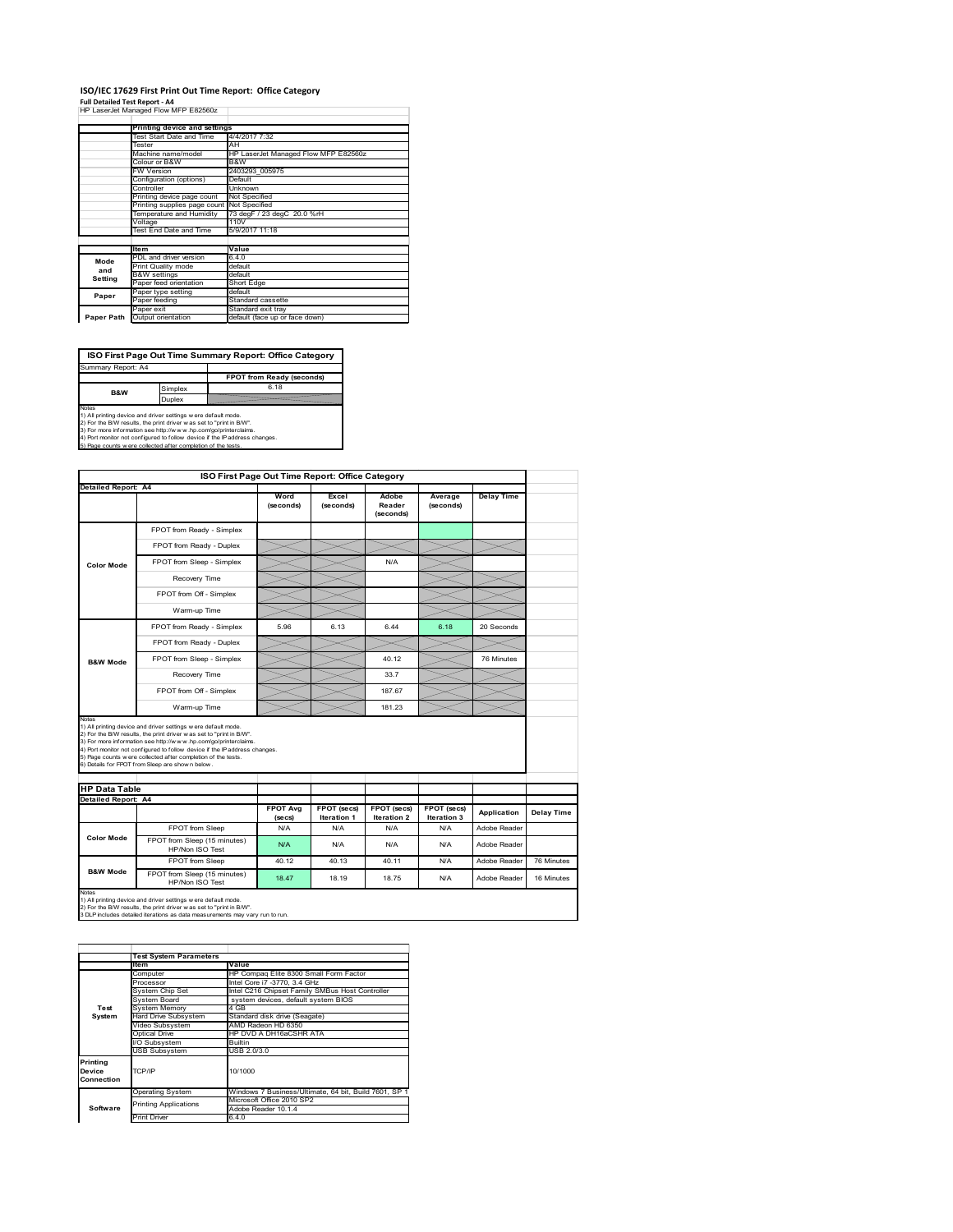# **ISO/IEC 29183 Copy Productivity Report**

### **Full Detailed Test Report ‐ LETTER**

| <b>Full Detailed Test Report - LETTER</b> |                                         |                                                         |  |
|-------------------------------------------|-----------------------------------------|---------------------------------------------------------|--|
|                                           | HP LaserJet Managed Flow MFP E82560z    |                                                         |  |
|                                           |                                         |                                                         |  |
|                                           | <b>Machine Setup Information</b>        |                                                         |  |
|                                           | Test Start Date and Time 4/3/2017 12:59 |                                                         |  |
|                                           | TesterIAH                               |                                                         |  |
|                                           |                                         | Machine name/model HP LaserJet Managed Flow MFP E82560z |  |
|                                           | Colour or B&W B&W                       |                                                         |  |
|                                           |                                         | FW Version 2403293 005975                               |  |
|                                           | Configuration (options) Not Specified   |                                                         |  |
|                                           |                                         | Temperature and Humidity 73 degF / 23 degC 20.0 %rH     |  |
|                                           | Test End Date and Time: 5/15/2017 14:45 |                                                         |  |
|                                           |                                         |                                                         |  |
|                                           | Pre-set Item                            | <b>Pre-set Value</b>                                    |  |
|                                           | <b>Output Resolution Default</b>        |                                                         |  |
|                                           | Output Quality Default                  |                                                         |  |
| Mode                                      |                                         | Copying Mode Colour for Colour and B&W for B&W          |  |
|                                           | Auto Density Adjustment Default         |                                                         |  |
|                                           |                                         | Collating function Set in Control Panel                 |  |
| Paper                                     | <b>Paper Sending Direction Default</b>  |                                                         |  |
|                                           | Paper Type Setting Default              |                                                         |  |
| Paper                                     | Paper Feeding Tray 2                    |                                                         |  |
| Path                                      | Paper Exit Default                      |                                                         |  |
|                                           |                                         | Face Up Exit Default (face down)                        |  |
|                                           | <b>Fixing Capability Default</b>        |                                                         |  |
| Temporary                                 | Image Quality Stability Default         |                                                         |  |
| <b>Stop</b>                               | Capacity of Paper Default               |                                                         |  |
|                                           | Others None                             |                                                         |  |
|                                           |                                         |                                                         |  |
|                                           | Paper Manufacturer HP / Xerox           |                                                         |  |
| Paper                                     |                                         | Paper Weight 20lb / 75 g/m2                             |  |
|                                           | Paper Size Letter / A4                  |                                                         |  |

| Summary Report: Letter |              |             |
|------------------------|--------------|-------------|
|                        |              |             |
|                        | <b>sFCOT</b> | sESAT (ipm) |

**B&W** 4.0 60.6

**Notes** 

First Copy Out and Copy Speed measured using ISO/IEC 29183, excludes first set of test documents. For more information see http://w w w .hp.com/go/printerclaims. Exact speed varies depending on the system configuration and document.

Only Target A w as used, all test documents have the same Saturated throughput. Reference ISO/IEC29183:2010 Clause 5, Sections 5.3.1 and 5.3.2

|  | Detailed Report: LETTER |              |       |             |                |             |       |
|--|-------------------------|--------------|-------|-------------|----------------|-------------|-------|
|  |                         |              |       |             |                |             |       |
|  |                         |              |       |             | sEFTP (ipm)    |             |       |
|  | <b>Target</b>           | sFCOT (secs) | 1copy | 1copy+30sec | 1copy+4minutes | sESAT (ipm) |       |
|  |                         | A            | 3.96  | 15.14       | 51.65          | 59.05       | 60.62 |
|  |                         |              |       |             | 32 sets        | 244 sets    |       |
|  |                         | B            |       |             |                |             |       |
|  |                         |              |       |             |                |             |       |
|  | B&W                     | C            |       |             |                |             |       |
|  |                         |              |       |             |                |             |       |
|  |                         | D            |       |             |                |             |       |
|  |                         |              |       |             |                |             |       |
|  |                         | Average      | 4.0   | 15.1        | 51.7           | 59.1        | 60.6  |

Paper type/name HP Multipurpose Ultra White / HP Office

#### Notes

First Copy Out and Copy Speed measured using ISO/IEC 29183, excludes first set of test documents. For more information see http://w w w .hp.com/go/printerclaims. Exact speed varies depending on the system configuration and document. Only Target A w as used, all test documents have the same Saturated throughput. Reference ISO/IEC29183:2010 Clause 5, Sections 5.3.1 and 5.3.2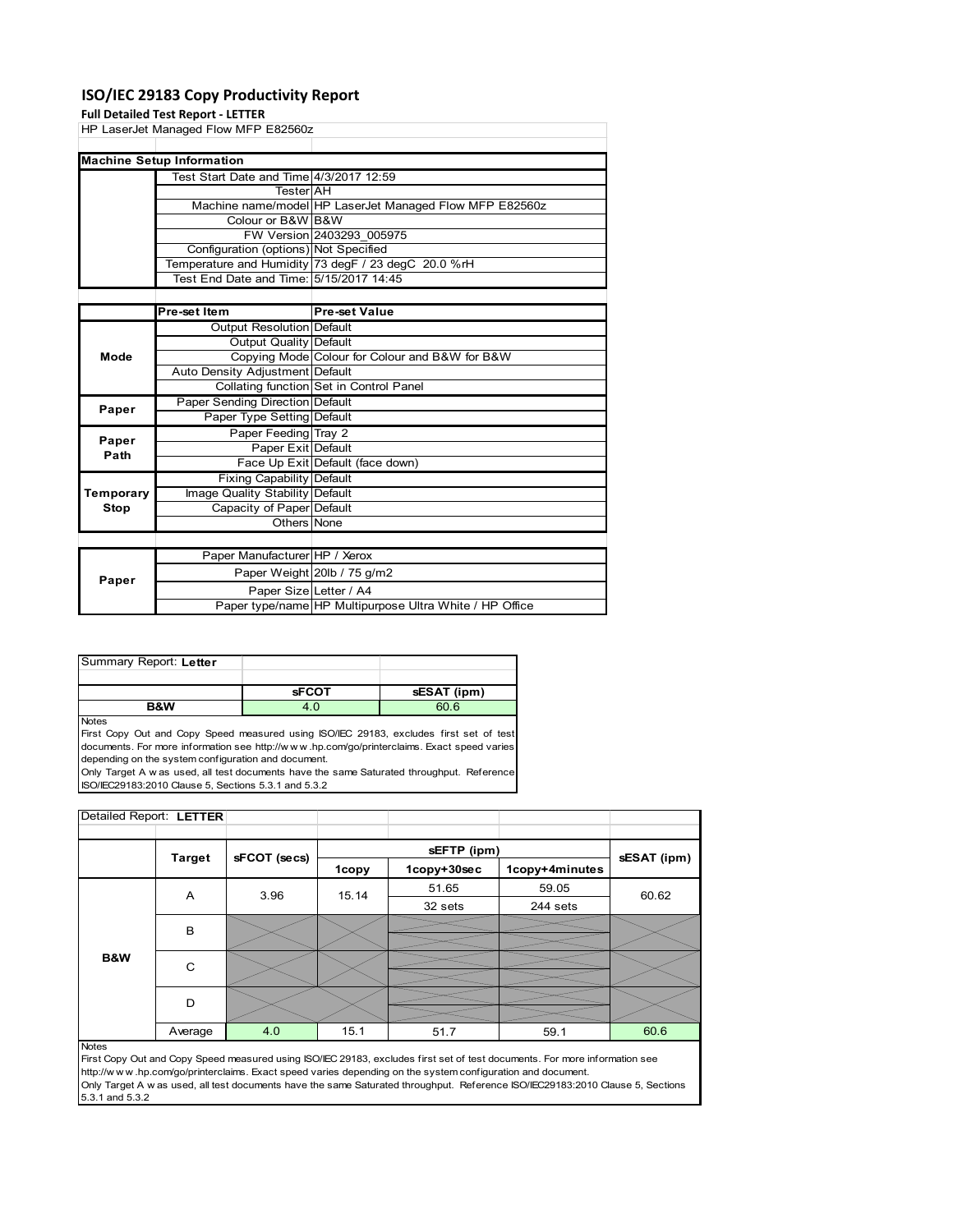# **ISO/IEC 29183 Copy Productivity Report**

# **Full Detailed Test Report ‐ A4**

| rull Detaileu Test Nepolit - A4 |                                         |                                                         |  |  |
|---------------------------------|-----------------------------------------|---------------------------------------------------------|--|--|
|                                 | HP LaserJet Managed Flow MFP E82560z    |                                                         |  |  |
|                                 |                                         |                                                         |  |  |
|                                 | <b>Machine Setup Information</b>        |                                                         |  |  |
|                                 | Test Start Date and Time 4/3/2017 12:59 |                                                         |  |  |
|                                 | TesterIAH                               |                                                         |  |  |
|                                 |                                         | Machine name/model HP LaserJet Managed Flow MFP E82560z |  |  |
| Colour or B&W B&W               |                                         |                                                         |  |  |
|                                 |                                         | FW Version 2403293 005975                               |  |  |
|                                 | Configuration (options) Not Specified   |                                                         |  |  |
|                                 |                                         | Temperature and Humidity 73 degF / 23 degC 20.0 %rH     |  |  |
|                                 |                                         |                                                         |  |  |
|                                 |                                         |                                                         |  |  |
|                                 | Pre-set Item                            | <b>Pre-set Value</b>                                    |  |  |
|                                 | <b>Output Resolution Default</b>        |                                                         |  |  |
| Mode                            | Output Quality Default                  |                                                         |  |  |
|                                 |                                         | Copying Mode Colour for Colour and B&W for B&W          |  |  |
|                                 | Auto Density Adjustment Default         |                                                         |  |  |
|                                 |                                         | Collating function Set in Control Panel                 |  |  |
| Paper                           | Paper Sending Direction Default         |                                                         |  |  |
|                                 | Paper Type Setting Default              |                                                         |  |  |
| Paper                           | Paper Feeding Tray 2                    |                                                         |  |  |
| Path                            | Paper Exit Default                      |                                                         |  |  |
|                                 |                                         | Face Up Exit Default (face down)                        |  |  |
|                                 | <b>Fixing Capability Default</b>        |                                                         |  |  |
| Temporary                       | Image Quality Stability Default         |                                                         |  |  |
| <b>Stop</b>                     | Capacity of Paper Default               |                                                         |  |  |
|                                 | Others None                             |                                                         |  |  |
|                                 |                                         |                                                         |  |  |

| Paper Weight 20lb / 75 g/m2<br>Paper<br>Paper Size Letter / A4 | Paper Manufacturer HP / Xerox |  |
|----------------------------------------------------------------|-------------------------------|--|
|                                                                |                               |  |
|                                                                |                               |  |
| Paper type/name HP Multipurpose Ultra White / HP Office        |                               |  |

| <b>SFCOT</b> | sESAT (ipm) |
|--------------|-------------|

**Notes** 

First Copy Out and Copy Speed measured using ISO/IEC 29183, excludes first set of test documents. For more information see http://w w w .hp.com/go/printerclaims. Exact speed varies depending on the system configuration and document.

Only Target A w as used, all test documents have the same Saturated throughput. Reference ISO/IEC29183:2010 Clause 5, Sections 5.3.1 and 5.3.2

| Detailed Report: A4 |               |              |       |             |                |             |
|---------------------|---------------|--------------|-------|-------------|----------------|-------------|
|                     |               |              |       | sEFTP (ipm) |                |             |
|                     | <b>Target</b> | sFCOT (secs) | 1copy | 1copy+30sec | 1copy+4minutes | sESAT (ipm) |
|                     | A             | 3.98         | 15.09 | 49.13       | 58.26          | 60.56       |
|                     |               |              |       | 32 sets     | 249 sets       |             |
|                     | B             |              |       |             |                |             |
| B&W                 | C             |              |       |             |                |             |
|                     | D             |              |       |             |                |             |
|                     | Average       | 4.0          | 15.1  | 49.1        | 58.3           | 60.6        |
| <b>Notes</b>        |               |              |       |             |                |             |

First Copy Out and Copy Speed measured using ISO/IEC 29183, excludes first set of test documents. For more information see http://w w w .hp.com/go/printerclaims. Exact speed varies depending on the system configuration and document. Only Target A w as used, all test documents have the same Saturated throughput. Reference ISO/IEC29183:2010 Clause 5, Sections 5.3.1 and 5.3.2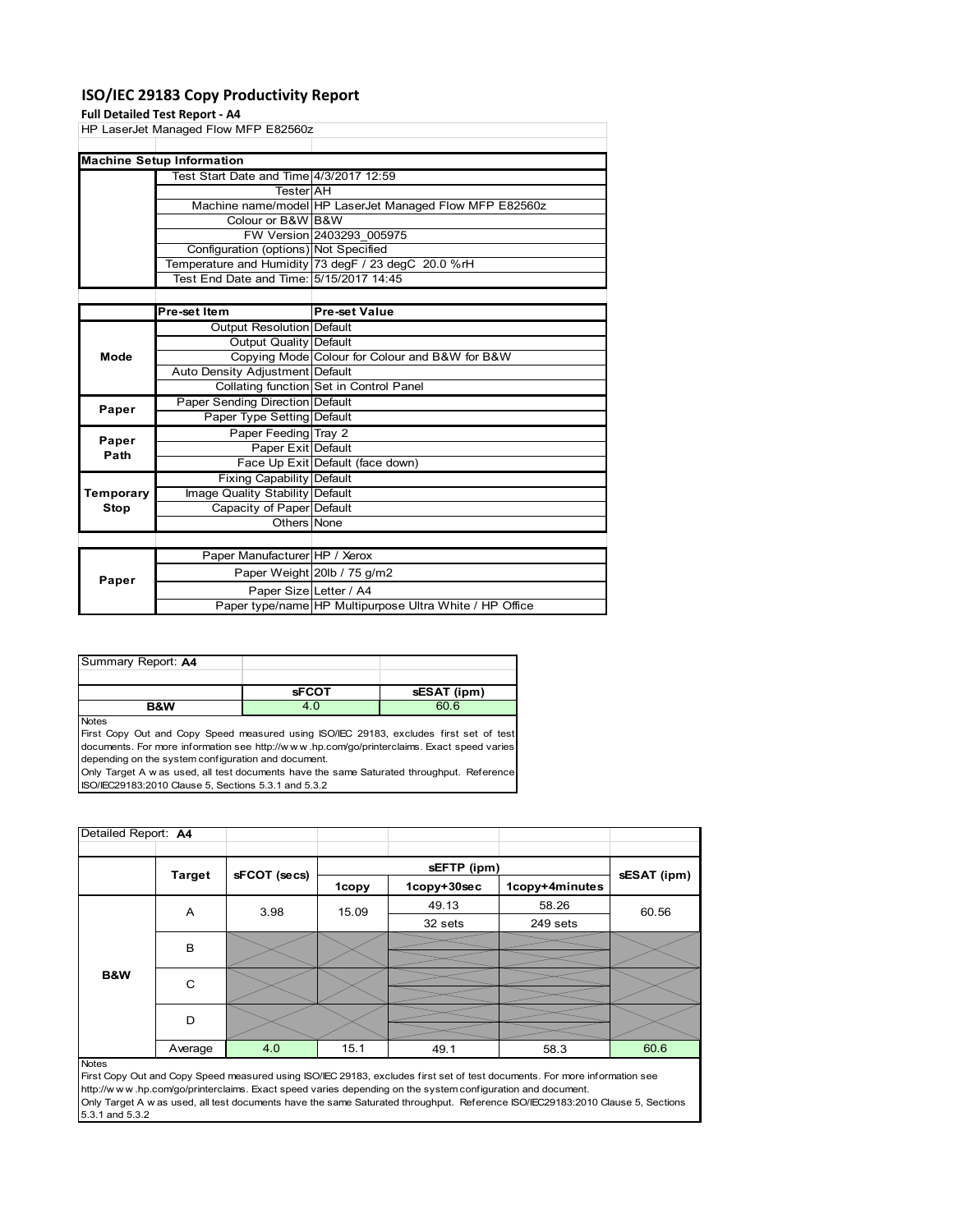# **ISO/IEC 24735 Copy Productivity Report**

**Full Detailed Test Report ‐ LETTER**

| <b>Machine Setup Information</b>           |                                                                 |
|--------------------------------------------|-----------------------------------------------------------------|
| Test Start Date and Time 4/5/2017 8:57     |                                                                 |
| TesterIAH                                  |                                                                 |
|                                            | Machine name/model HP LaserJet Managed Flow MFP E82560z         |
| Colour or B&W B&W                          |                                                                 |
|                                            | FW Version 2403293 005975                                       |
| Configuration (options) Not Specified      |                                                                 |
|                                            | Temperature and Humidity 73 degF / 23 degC 20.0 %rH             |
| Test    End Date and Time: 5/15/2017 13:32 |                                                                 |
|                                            |                                                                 |
| Pre-set Item                               | <b>Pre-set Value</b>                                            |
| Output Resolution Default                  |                                                                 |
| <b>Output Quality Default</b>              |                                                                 |
| Copying Mode Default                       |                                                                 |
| Auto Density Adjustment Default            |                                                                 |
|                                            | Collating function Activated (if not activated in default mode) |
| Paper Sending Direction Default            |                                                                 |
| Paper Type Setting Default                 |                                                                 |
|                                            | Paper Feeding Standard cassette                                 |
|                                            | Paper Exit Standard exit tray                                   |
| Face Up Exit Default                       |                                                                 |
| Fixing Capability Default                  |                                                                 |
| Image Quality Stability Default            |                                                                 |
| Capacity of Paper Default                  |                                                                 |
|                                            | Others Default                                                  |
|                                            |                                                                 |

| Paper Manufacturer HP / Xerox |                             |
|-------------------------------|-----------------------------|
|                               | Paper Weight 20lb / 75 g/m2 |
| Paper SizelLetter / A4        |                             |

|                         | <b>ISO/IEC 24735 Copy Productivity Report</b> |                                                     |            |                 |                  |                 |  |  |
|-------------------------|-----------------------------------------------|-----------------------------------------------------|------------|-----------------|------------------|-----------------|--|--|
| Detailed Report: LETTER |                                               |                                                     |            |                 |                  |                 |  |  |
|                         | Copying                                       | FSOT (secs)                                         |            | EFTP (ipm)      |                  | ESAT (ipm)      |  |  |
|                         | <b>Mode</b>                                   | 1 set only                                          | 1 set only | $1$ set + 30sec | 1 set + 4 $min$  | $1$ set + 30sec |  |  |
|                         | 1:1                                           |                                                     | (1 set)    |                 |                  |                 |  |  |
| <b>Color Mode</b>       | 1:2                                           |                                                     | (1 set)    |                 |                  |                 |  |  |
|                         | 2:2                                           |                                                     | (1 set)    |                 |                  |                 |  |  |
|                         | 1:1                                           | 13.61                                               | 17.65      | 47.85<br>9 sets | 58.46<br>62 sets | 60.60           |  |  |
| <b>B&amp;W</b> mode     | 1:2                                           | 16.62                                               | 14.42      | 42.24<br>9 sets |                  | 60.70           |  |  |
|                         | 2:2                                           | 17.17                                               | 13.98      | 44.18<br>9 sets |                  | 60.68           |  |  |
| <b>Notes</b>            |                                               | Reports located: http://www.hp.com/go/printerclaims |            |                 |                  |                 |  |  |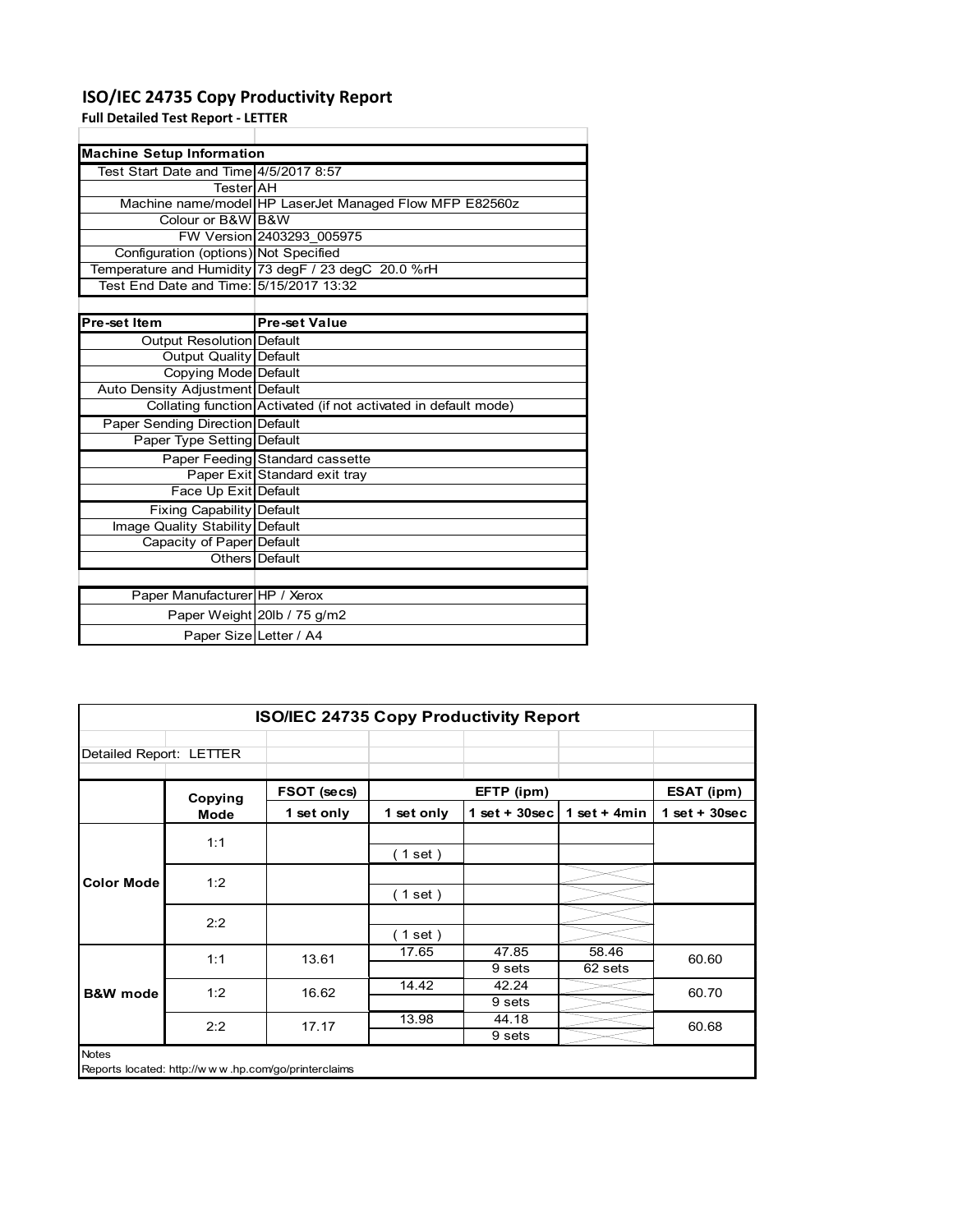# **ISO/IEC 24735 Copy Productivity Report**

**Full Detailed Test Report ‐ A4**

| <b>Machine Setup Information</b>        |                                                                 |
|-----------------------------------------|-----------------------------------------------------------------|
| Test Start Date and Time 4/5/2017 8:57  |                                                                 |
| TesterlAH                               |                                                                 |
|                                         | Machine name/model HP LaserJet Managed Flow MFP E82560z         |
| Colour or B&W B&W                       |                                                                 |
|                                         | FW Version 2403293 005975                                       |
| Configuration (options) Not Specified   |                                                                 |
|                                         | Temperature and Humidity 73 degF / 23 degC 20.0 %rH             |
| Test End Date and Time: 5/15/2017 13:32 |                                                                 |
|                                         |                                                                 |
| Pre-set Item                            | <b>Pre-set Value</b>                                            |
| Output Resolution Default               |                                                                 |
| <b>Output Quality Default</b>           |                                                                 |
| Copying Mode Default                    |                                                                 |
| Auto Density Adjustment Default         |                                                                 |
|                                         | Collating function Activated (if not activated in default mode) |
| <b>Paper Sending Direction Default</b>  |                                                                 |
| Paper Type Setting Default              |                                                                 |
|                                         | Paper Feeding Standard cassette                                 |
|                                         | Paper Exit Standard exit tray                                   |
| Face Up Exit Default                    |                                                                 |
| <b>Fixing Capability Default</b>        |                                                                 |
| Image Quality Stability Default         |                                                                 |
| Capacity of Paper Default               |                                                                 |
|                                         | Others Default                                                  |
|                                         |                                                                 |
| Paper Manufacturer HP / Xerox           |                                                                 |
|                                         | Paper Weight 20lb / 75 g/m2                                     |
| Paper Size Letter / A4                  |                                                                 |

| <b>ISO/IEC 24735 Copy Productivity Report</b> |         |                                                     |            |                 |                  |                 |  |
|-----------------------------------------------|---------|-----------------------------------------------------|------------|-----------------|------------------|-----------------|--|
| Detailed Report: A4                           |         |                                                     |            |                 |                  |                 |  |
|                                               | Copying | FSOT (secs)                                         |            | EFTP (ipm)      |                  | ESAT (ipm)      |  |
|                                               | Mode    | 1 set only                                          | 1 set only | $1$ set + 30sec | 1 set + $4min$   | $1$ set + 30sec |  |
|                                               | 1:1     |                                                     | (1 set)    |                 |                  |                 |  |
| Colour<br><b>Mode</b>                         | 1:2     |                                                     | (1 set)    |                 |                  |                 |  |
|                                               | 2:2     |                                                     | (1 set )   |                 |                  |                 |  |
|                                               | 1:1     | 11.47                                               | 20.92      | 48.24<br>9 sets | 58.15<br>62 sets | 60.59           |  |
| <b>B&amp;W</b> mode                           | 1:2     | 17.26                                               | 13.90      | 44.18<br>9 sets |                  | 60.70           |  |
|                                               | 2:2     | 16.77                                               | 14.30      | 44.90<br>9 sets |                  | 60.72           |  |
| <b>Notes</b>                                  |         | Reports located: http://www.hp.com/go/printerclaims |            |                 |                  |                 |  |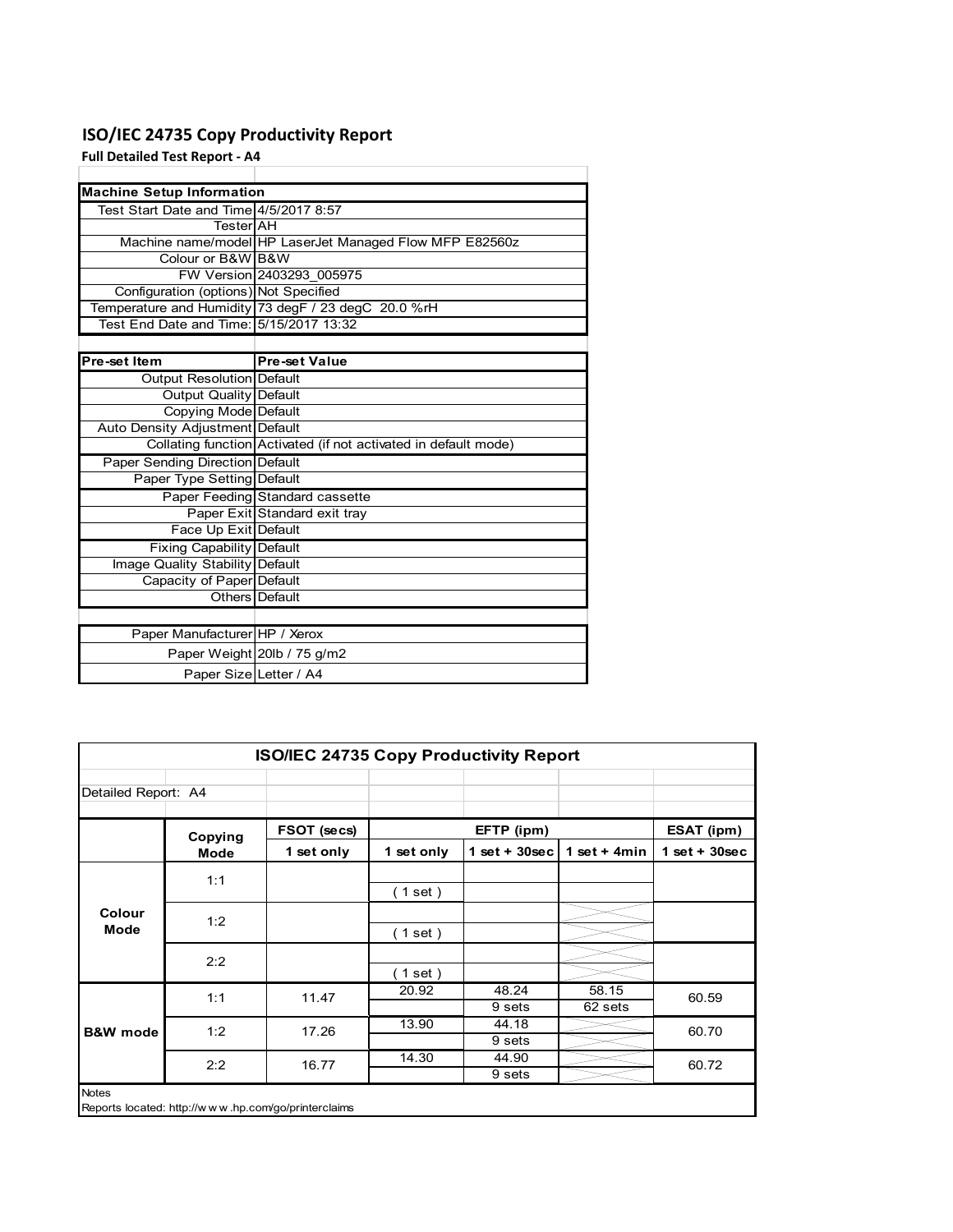# **ISO/IEC 17991 Scanning Productivity Report Full Detailed Test Report ‐ LETTER**

|            | <b>Machine Setup Information</b> |                                          |  |  |  |  |
|------------|----------------------------------|------------------------------------------|--|--|--|--|
|            | Test Start Date and Time         | 4/4/2017 9:31                            |  |  |  |  |
|            | Tester                           | AH                                       |  |  |  |  |
|            | Machine name/model               | HP LaserJet Managed Flow MFP E82560z     |  |  |  |  |
|            | Colour or B&W                    | B&W                                      |  |  |  |  |
|            | Configuration (options)          | Default                                  |  |  |  |  |
|            | Temperature and Humidity         | 73 degF / 23 degC 20.0 %rH               |  |  |  |  |
|            | Voltage                          | 110V                                     |  |  |  |  |
|            | Test End Date and Time           | 5/16/2017 12:21                          |  |  |  |  |
|            |                                  |                                          |  |  |  |  |
|            | Preset Item                      | <b>Preset Value</b>                      |  |  |  |  |
|            | Scanning resolution              | default (200 dpi)                        |  |  |  |  |
|            | Colour or grey scale/B&W         | default (colour)                         |  |  |  |  |
| Mode       | Duplex / simplex                 | default (simplex)                        |  |  |  |  |
| and        | Original page size               | default (A4)                             |  |  |  |  |
| Setting    | Paper feed orientation           | default (long edge)                      |  |  |  |  |
|            | Scan destination                 | default (shared network)                 |  |  |  |  |
|            | <b>Storing File Type</b>         | default (PDF-multi)                      |  |  |  |  |
|            | Auto scan quality adjustment     | default (factory preset default setting) |  |  |  |  |
| <b>ADF</b> | Paper feed direction             | default (long edge)                      |  |  |  |  |
|            | Output orientation               | default                                  |  |  |  |  |
| Paper-path |                                  |                                          |  |  |  |  |

| <b>Summary Report: Letter</b> |             |                      |              |                           |  |  |  |  |
|-------------------------------|-------------|----------------------|--------------|---------------------------|--|--|--|--|
|                               |             | <b>Scanning Mode</b> |              | <b>Measurement result</b> |  |  |  |  |
|                               | File format | Resolution           | Scanning     | scESAT 30secA             |  |  |  |  |
|                               | version     |                      | side         | (ipm)                     |  |  |  |  |
| Colour                        | 1.4         | 200                  | single sided | 123.97                    |  |  |  |  |
|                               |             |                      | double sided | 253.18                    |  |  |  |  |
|                               | 1.4         | 200                  | single sided | 124.91                    |  |  |  |  |
| B&W                           |             |                      | double sided | 252.66                    |  |  |  |  |

Notes 1) For more information see http://w w w .hp.com/go/printerclaims. 2) For the B/W results, the device scan setting is set to "Scan in B/W".

**ISO/IEC 17991 - Scan Summary Report: Network Folder Productivity Measurement**

| <b>Summary Report: Letter</b> |                      |            |              |                           |                  |               |  |
|-------------------------------|----------------------|------------|--------------|---------------------------|------------------|---------------|--|
|                               | <b>Scanning Mode</b> |            |              | <b>Measurement result</b> |                  |               |  |
|                               | File format          | Resolution | Scanning     | scEFTP 30secF             | File size 30secF | Number of     |  |
|                               | version              |            | side         | (ipm)                     | (Mbyte)          | Sets (30secF) |  |
| Colour                        | 1.4                  | 200        | single sided | 74.86                     | 7.70             | 17.00         |  |
|                               |                      |            | double sided | 78.85                     | 16.84            | 34.00         |  |
| <b>B&amp;W</b>                | 1.4                  | 200        | single sided | 95.08                     | 3.04             | 17.00         |  |
|                               |                      |            | double sided | 126.57                    | 5.77             | 34.00         |  |
| Notes                         |                      |            |              |                           |                  |               |  |

┓

Notes 1) For more information see http://w w w .hp.com/go/printerclaims. 2) For the B/W results, the device scan setting is set to "Scan in B/W".

|                               | ISO/IEC 17991 - Scan Full Report: ADF Productivity Measurement |            |                  |                       |                        |                        |  |  |
|-------------------------------|----------------------------------------------------------------|------------|------------------|-----------------------|------------------------|------------------------|--|--|
| <b>Summary Report: Letter</b> |                                                                |            |                  |                       |                        |                        |  |  |
|                               | <b>Scanning Mode</b><br><b>Measurement result</b>              |            |                  |                       |                        |                        |  |  |
|                               | File format<br>version                                         | Resolution | Scanning<br>side | scFFTP 1setA<br>(ipm) | scEETP 30secA<br>(ipm) | scESAT 30secA<br>(ipm) |  |  |
| Colour                        | 1.4                                                            | 200        | single sided     | 40.65                 | 110.75                 | 123.97                 |  |  |
|                               |                                                                |            | double sided     | 45.89                 | 222.76                 | 253.18                 |  |  |
| <b>B&amp;W</b>                |                                                                |            | single sided     | 40.50                 | 115.36                 | 124.91                 |  |  |
|                               | 1.4                                                            | 200        | double sided     | 46.14                 | 221.79                 | 252.66                 |  |  |
| <b>Notes</b>                  |                                                                |            |                  |                       |                        |                        |  |  |

Notes 1) For more information see http://w w w .hp.com/go/printerclaims. 2) For the B/W results, the device scan setting is set to "Scan in B/W".

| ISO/IEC 17991 - Scan Full Report: Network Folder Productivity Measurement |                        |              |                  |                       |                        |                             |                               |  |
|---------------------------------------------------------------------------|------------------------|--------------|------------------|-----------------------|------------------------|-----------------------------|-------------------------------|--|
| <b>Summary Report: Letter</b>                                             |                        |              |                  |                       |                        |                             |                               |  |
| <b>Scanning Mode</b><br><b>Measurement result</b>                         |                        |              |                  |                       |                        |                             |                               |  |
|                                                                           | File format<br>version | Resolution   | Scanning<br>side | scFFTP 1setF<br>(ipm) | scEFTP 30secF<br>(ipm) | File size 30secF<br>(Mbyte) | Number of<br>Sets<br>(30secF) |  |
| Colour                                                                    | 1.4                    | 200          | single sided     | 22.90                 | 74.86                  | 7.70                        | 17                            |  |
|                                                                           |                        |              | double sided     | 17.21                 | 78.85                  | 16.84                       | 34                            |  |
| <b>B&amp;W</b><br>1.4                                                     | 200                    | single sided | 30.00            | 95.08                 | 3.04                   | 17                          |                               |  |
|                                                                           |                        |              | double sided     | 30.47                 | 126.57                 | 5.77                        | 34                            |  |
| <b>Notes</b>                                                              |                        |              |                  |                       |                        |                             |                               |  |

|            | <b>Test System Parameters</b> |                                                       |  |  |
|------------|-------------------------------|-------------------------------------------------------|--|--|
|            | Item                          | Value                                                 |  |  |
|            | Computer name                 | HP Compaq Elite 8300 Small Form Factor                |  |  |
|            | Processor                     | Intel Core i7 -3770, 3.4 GHz                          |  |  |
|            | System Chip Set               | Intel C216 Chipset Family SMBus Host Controller       |  |  |
|            | <b>System Board</b>           | System devices, default system BIOS                   |  |  |
|            | <b>System Memory</b>          | 4 GB                                                  |  |  |
| System     | Hard Drive Subsystem          | Standard disk drive (Seagate)                         |  |  |
|            | Video Subsystem               | AMD Radeon HD 6350                                    |  |  |
|            | <b>Optical Drive</b>          | HP DVD A DH16aCSHR ATA                                |  |  |
|            | I/O Subsystem                 | <b>Builtin</b>                                        |  |  |
|            | <b>USB Subsystem</b>          | USB 2.0/3.0                                           |  |  |
|            | <b>Operating System</b>       | Windows 7 Business/Ultimate, 64 bit, Build 7601, SP 1 |  |  |
|            | I ocation of network folder   | PC.                                                   |  |  |
|            | Internet Protocol             | IP <sub>v4</sub>                                      |  |  |
| Scanning   | <b>Transfer Protocol</b>      | <b>SMB</b>                                            |  |  |
| Device     | Hub                           | Trendnet Router and Gbit Switch                       |  |  |
| Connection | Network Speed                 | TCP 10/1000 Mbit Ethernet                             |  |  |
|            | <b>Connetion Cable</b>        | Cat6 Straight cable                                   |  |  |
|            | Wireless router               | No use                                                |  |  |
|            | Others                        | No use                                                |  |  |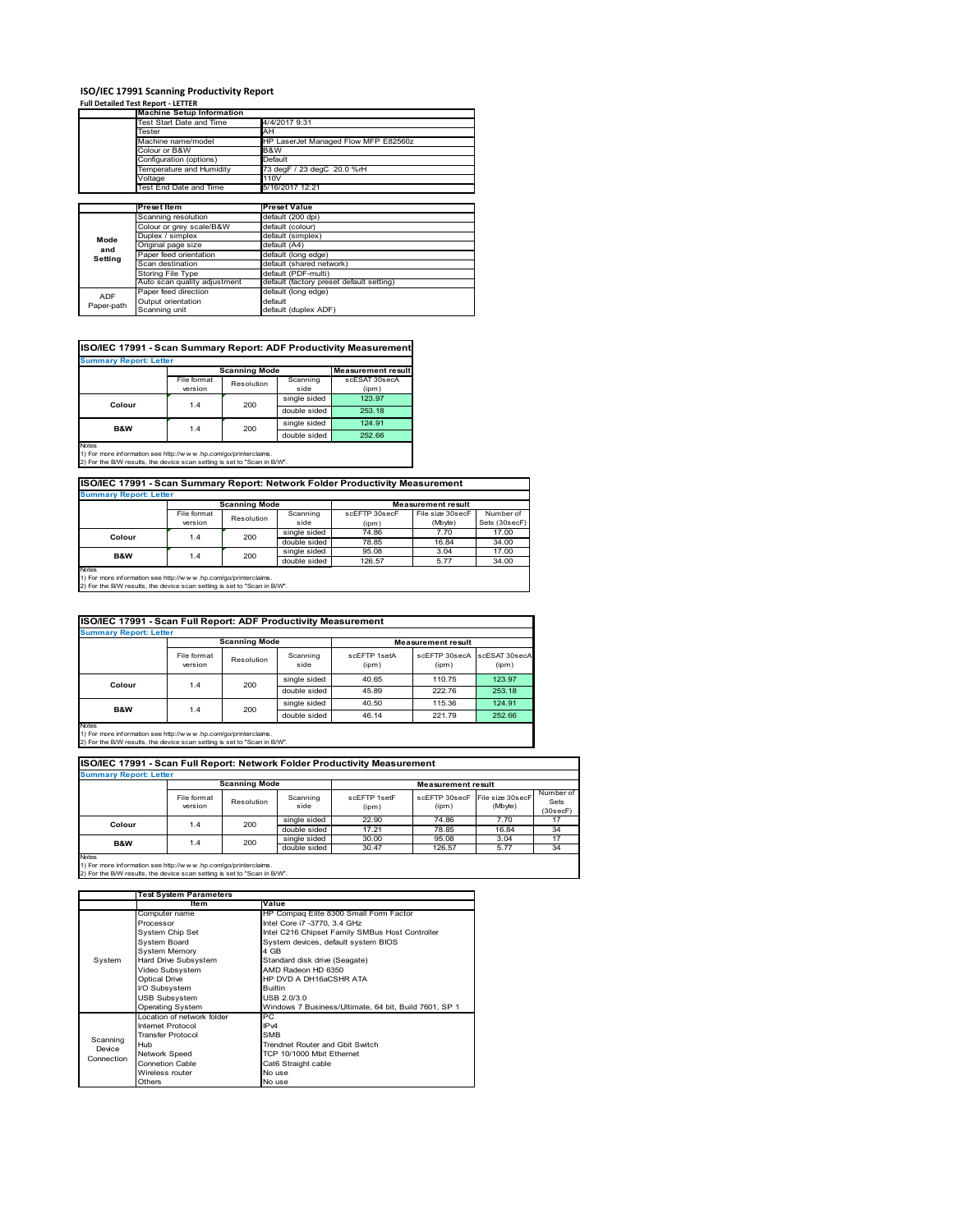#### **ISO/IEC 17991 Scanning Productivity Report Full Detailed Test Report ‐ A4**

|            | $1.911$ Detailed Test Report - A T |                                          |
|------------|------------------------------------|------------------------------------------|
|            | <b>Machine Setup Information</b>   |                                          |
|            | Test Start Date and Time           | 4/4/2017 9:31                            |
| Tester     |                                    | AH                                       |
|            | Machine name/model                 | HP LaserJet Managed Flow MFP E82560z     |
|            | Colour or B&W                      | B&W                                      |
|            | Configuration (options)            | Default                                  |
|            | Temperature and Humidity           | 73 degF / 23 degC 20.0 %rH               |
|            | Voltage                            | 110V                                     |
|            | Test End Date and Time             | 5/16/2017 12:21                          |
|            |                                    |                                          |
|            | <b>Preset Item</b>                 | <b>Preset Value</b>                      |
|            | Scanning resolution                | default (200 dpi)                        |
|            | Colour or grey scale/B&W           | default (colour)                         |
| Mode       | Duplex / simplex                   | default (simplex)                        |
| and        | Original page size                 | default (A4)                             |
| Setting    | Paper feed orientation             | default (long edge)                      |
|            | Scan destination                   | default (shared network)                 |
|            | <b>Storing File Type</b>           | default (PDF-multi)                      |
|            | Auto scan quality adjustment       | default (factory preset default setting) |
| ADF        | Paper feed direction               | default (long edge)                      |
| Paper-path | Output orientation                 | default                                  |
|            | Scanning unit                      | default (duplex ADF)                     |

## **ISO/IEC 17991 - Scan Summary Report: ADF Productivity Measurement**

| <b>Summary Report: A4</b> |                        |                      |                  |                           |  |  |  |
|---------------------------|------------------------|----------------------|------------------|---------------------------|--|--|--|
|                           |                        | <b>Scanning Mode</b> |                  | <b>Measurement result</b> |  |  |  |
|                           | File format<br>version | Resolution           | Scanning<br>side | scESAT 30secA<br>(ipm)    |  |  |  |
| Colour                    | 1.4                    | 200                  | single sided     | 126.04                    |  |  |  |
|                           |                        |                      | double sided     | 254.21                    |  |  |  |
| <b>B&amp;W</b>            | 1.4                    | 200                  | single sided     | 125.90                    |  |  |  |
|                           |                        |                      | double sided     | 254.16                    |  |  |  |
| <b>Notes</b>              |                        |                      |                  |                           |  |  |  |

1) For more information see http://w w w .hp.com/go/printerclaims. 2) For the B/W results, the device scan setting is set to "Scan in B/W".

# **ISO/IEC 17991 - Scan Summary Report: Network Folder Productivity Measurement Summary Report: A4**

| <b>BUILDIARY INCLUIL AT</b> |                      |            |              |               |                           |               |  |
|-----------------------------|----------------------|------------|--------------|---------------|---------------------------|---------------|--|
|                             | <b>Scanning Mode</b> |            |              |               | <b>Measurement result</b> |               |  |
|                             | File format          | Resolution | Scanning     | scEFTP 30secF | File size 30secF          | Number of     |  |
|                             | version              |            | side         | (ipm)         | (Mbyte)                   | Sets (30secF) |  |
| Colour                      | 1.4                  | 200        | single sided | 74.40         | 6.96                      | 17.00         |  |
|                             |                      |            | double sided | 73.11         | 17.06                     | 33.00         |  |
| B&W                         | 1.4                  | 200        | single sided | 93.80         | 2.66                      | 17.00         |  |
|                             |                      |            | double sided | 125.52        | 6.03                      | 34.00         |  |
| <b>Notes</b>                |                      |            |              |               |                           |               |  |

Notes 1) For more information see http://w w w .hp.com/go/printerclaims. 2) For the B/W results, the device scan setting is set to "Scan in B/W".

| ISO/IEC 17991 - Scan Full Report: ADF Productivity Measurement |                        |                      |                  |                       |                           |                        |  |  |
|----------------------------------------------------------------|------------------------|----------------------|------------------|-----------------------|---------------------------|------------------------|--|--|
| <b>Summary Report: A4</b>                                      |                        |                      |                  |                       |                           |                        |  |  |
|                                                                |                        | <b>Scanning Mode</b> |                  |                       | <b>Measurement result</b> |                        |  |  |
|                                                                | File format<br>version | Resolution           | Scanning<br>side | scFFTP 1setA<br>(ipm) | scEETP 30secA<br>(ipm)    | scESAT 30secA<br>(ipm) |  |  |
| Colour                                                         | 1.4                    | 200                  | single sided     | 42.10                 | 112.02                    | 126.04                 |  |  |
|                                                                |                        |                      | double sided     | 43.86                 | 223.28                    | 254.21                 |  |  |
| B&W                                                            |                        | 200                  | single sided     | 40.88                 | 112.58                    | 125.9                  |  |  |
|                                                                | 1.4                    |                      | double sided     | 47.33                 | 225.47                    | 254.16                 |  |  |
| Notes                                                          |                        |                      |                  |                       |                           |                        |  |  |

Notes 1) For more information see http://w w w .hp.com/go/printerclaims. 2) For the B/W results, the device scan setting is set to "Scan in B/W".

| ISO/IEC 17991 - Scan Full Report: Network Folder Productivity Measurement |                        |                      |                  |                       |                           |                                           |                               |  |
|---------------------------------------------------------------------------|------------------------|----------------------|------------------|-----------------------|---------------------------|-------------------------------------------|-------------------------------|--|
| <b>Summary Report: A4</b>                                                 |                        |                      |                  |                       |                           |                                           |                               |  |
|                                                                           |                        | <b>Scanning Mode</b> |                  |                       | <b>Measurement result</b> |                                           |                               |  |
|                                                                           | File format<br>version | Resolution           | Scanning<br>side | scFFTP 1setF<br>(ipm) | (ipm)                     | scEFTP 30secF File size 30secF<br>(Mbyte) | Number of<br>Sets<br>(30secF) |  |
| Colour                                                                    | 1.4                    | 200                  | single sided     | 25.33                 | 74.40                     | 6.96                                      | 17                            |  |
|                                                                           |                        |                      | double sided     | 22.90                 | 73.11                     | 17.06                                     | 33                            |  |
| <b>B&amp;W</b><br>1.4                                                     |                        | 200                  | single sided     | 28.33                 | 93.80                     | 2.66                                      | 17                            |  |
|                                                                           |                        |                      | double sided     | 30.47                 | 125.52                    | 6.03                                      | 34                            |  |
| <b>Notes</b>                                                              |                        |                      |                  |                       |                           |                                           |                               |  |

|            | <b>Test System Parameters</b> |                                                       |  |  |
|------------|-------------------------------|-------------------------------------------------------|--|--|
|            | ltem                          | Value                                                 |  |  |
|            | Computer name                 | HP Compaq Elite 8300 Small Form Factor                |  |  |
|            | Processor                     | Intel Core i7 -3770, 3.4 GHz                          |  |  |
|            | System Chip Set               | Intel C216 Chipset Family SMBus Host Controller       |  |  |
|            | System Board                  | System devices, default system BIOS                   |  |  |
|            | <b>System Memory</b>          | 4 GB                                                  |  |  |
| System     | Hard Drive Subsystem          | Standard disk drive (Seagate)                         |  |  |
|            | Video Subsystem               | AMD Radeon HD 6350                                    |  |  |
|            | <b>Optical Drive</b>          | HP DVD A DH16aCSHR ATA                                |  |  |
|            | I/O Subsystem                 | <b>Builtin</b>                                        |  |  |
|            | <b>USB Subsystem</b>          | USB 2.0/3.0                                           |  |  |
|            | <b>Operating System</b>       | Windows 7 Business/Ultimate, 64 bit, Build 7601, SP 1 |  |  |
|            | I ocation of network folder   | РC                                                    |  |  |
|            | <b>Internet Protocol</b>      | IP <sub>v4</sub>                                      |  |  |
| Scanning   | <b>Transfer Protocol</b>      | <b>SMB</b>                                            |  |  |
| Device     | Hub                           | Trendnet Router and Gbit Switch                       |  |  |
|            | Network Speed                 | TCP 10/1000 Mbit Ethernet                             |  |  |
| Connection | <b>Connetion Cable</b>        | Cat6 Straight cable                                   |  |  |
|            | Wireless router               | No use                                                |  |  |
|            | Others                        | No use                                                |  |  |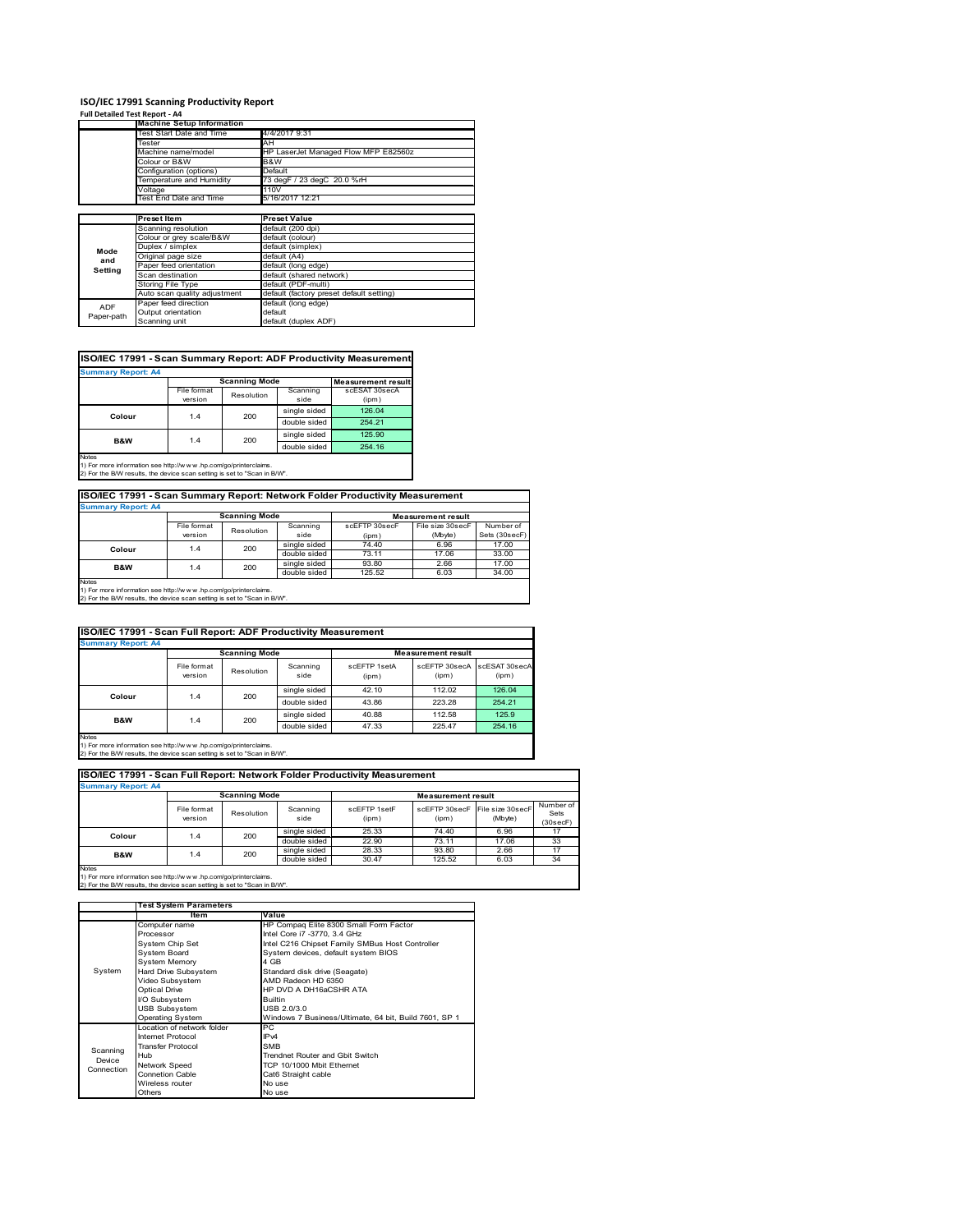#### **ISO/IEC 17991 Scanning Productivity Report Full Detailed Test Report ‐ Tabloid**

|            | <u>ruli Detalieu Test Report - Tabloiu</u> |                                          |  |  |  |  |  |
|------------|--------------------------------------------|------------------------------------------|--|--|--|--|--|
|            | <b>Machine Setup Information</b>           |                                          |  |  |  |  |  |
|            | Test Start Date and Time                   | 4/4/2017 9:31                            |  |  |  |  |  |
|            | Tester                                     | AH                                       |  |  |  |  |  |
|            | Machine name/model                         | HP LaserJet Managed Flow MFP E82560z     |  |  |  |  |  |
|            | Colour or B&W                              | B&W                                      |  |  |  |  |  |
|            | Configuration (options)                    | Default                                  |  |  |  |  |  |
|            | Temperature and Humidity                   | 73 degF / 23 degC 20.0 %rH               |  |  |  |  |  |
|            | Voltage                                    | 110V                                     |  |  |  |  |  |
|            | Test End Date and Time                     | 5/16/2017 12:21                          |  |  |  |  |  |
|            |                                            |                                          |  |  |  |  |  |
|            | <b>Preset Item</b>                         | <b>Preset Value</b>                      |  |  |  |  |  |
|            | Scanning resolution                        | default (200 dpi)                        |  |  |  |  |  |
|            | Colour or grey scale/B&W                   | default (colour)                         |  |  |  |  |  |
| Mode       | Duplex / simplex                           | default (simplex)                        |  |  |  |  |  |
| and        | Original page size                         | default (A4)                             |  |  |  |  |  |
| Setting    | Paper feed orientation                     | default (long edge)                      |  |  |  |  |  |
|            | Scan destination                           | default (shared network)                 |  |  |  |  |  |
|            | Storing File Type                          | default (PDF-multi)                      |  |  |  |  |  |
|            | Auto scan quality adjustment               | default (factory preset default setting) |  |  |  |  |  |
| <b>ADF</b> | Paper feed direction                       | default (long edge)                      |  |  |  |  |  |
| Paper-path | Output orientation                         | default                                  |  |  |  |  |  |
|            | Scanning unit                              | default (duplex ADF)                     |  |  |  |  |  |

## **ISO/IEC 17991 - Scan Summary Report: ADF Productivity Measurement**

| <b>Summary Report: Tabloid</b> |                        |                      |                  |                           |  |  |
|--------------------------------|------------------------|----------------------|------------------|---------------------------|--|--|
|                                |                        | <b>Scanning Mode</b> |                  | <b>Measurement result</b> |  |  |
|                                | File format<br>version | Resolution           | Scanning<br>side | scESAT 30secA<br>(ipm)    |  |  |
|                                | 1.4                    |                      | single sided     | 74.85                     |  |  |
| Colour                         |                        | 200                  | double sided     | 152.45                    |  |  |
| <b>B&amp;W</b>                 | 1.4                    | 200                  | single sided     | 75.16                     |  |  |
|                                |                        |                      | double sided     | 150.86                    |  |  |
| <b>Notes</b>                   |                        |                      |                  |                           |  |  |

Notes 1) For more information see http://w w w .hp.com/go/printerclaims. 2) For the B/W results, the device scan setting is set to "Scan in B/W".

## **ISO/IEC 17991 - Scan Summary Report: Network Folder Productivity Measurement**

| <b>Summary Report: Tabloid</b> |                      |            |              |                           |                  |               |
|--------------------------------|----------------------|------------|--------------|---------------------------|------------------|---------------|
|                                | <b>Scanning Mode</b> |            |              | <b>Measurement result</b> |                  |               |
|                                | File format          | Resolution | Scanning     | scEFTP 30secF             | File size 30secF | Number of     |
|                                | version              |            | side         | (ipm)                     | (Mbyte)          | Sets (30secF) |
| Colour                         | 1.4                  | 200        | single sided | 37.98                     | 11.88            | 11.00         |
|                                |                      |            | double sided | 40.66                     | 21.38            | 21.00         |
|                                | B&W<br>1.4           | 200        | single sided | 53.87                     | 4.14             | 11.00         |
|                                |                      |            | double sided | 70.49                     | 7.22             | 21.00         |
| Notes                          |                      |            |              |                           |                  |               |

Notes 1) For more information see http://w w w .hp.com/go/printerclaims. 2) For the B/W results, the device scan setting is set to "Scan in B/W".

| <b>ISO/IEC 17991 - Scan Full Report: ADF Productivity Measurement</b> |                        |            |                  |                       |                                      |        |  |  |
|-----------------------------------------------------------------------|------------------------|------------|------------------|-----------------------|--------------------------------------|--------|--|--|
| <b>Summary Report: Tabloid</b>                                        |                        |            |                  |                       |                                      |        |  |  |
|                                                                       | <b>Scanning Mode</b>   |            |                  |                       | <b>Measurement result</b>            |        |  |  |
|                                                                       | File format<br>version | Resolution | Scanning<br>side | scFFTP 1setA<br>(ipm) | scEFTP 30secA scESAT 30secA<br>(ipm) | (ipm)  |  |  |
| Colour                                                                | 1.4                    | 200        | single sided     | 33.25                 | 67.55                                | 74.85  |  |  |
|                                                                       |                        |            | double sided     | 40.57                 | 134.13                               | 152.45 |  |  |
| B&W                                                                   | 1.4                    | 200        | single sided     | 31.44                 | 67.13                                | 75.16  |  |  |
|                                                                       |                        |            | double sided     | 39.14                 | 134.34                               | 150.86 |  |  |
| Notes                                                                 |                        |            |                  |                       |                                      |        |  |  |

Notes 1) For more information see http://w w w .hp.com/go/printerclaims. 2) For the B/W results, the device scan setting is set to "Scan in B/W".

| ISO/IEC 17991 - Scan Full Report: Network Folder Productivity Measurement |                        |                      |                  |                       |                                         |         |                               |  |
|---------------------------------------------------------------------------|------------------------|----------------------|------------------|-----------------------|-----------------------------------------|---------|-------------------------------|--|
| <b>Summary Report: Tabloid</b>                                            |                        |                      |                  |                       |                                         |         |                               |  |
|                                                                           |                        | <b>Scanning Mode</b> |                  |                       | <b>Measurement result</b>               |         |                               |  |
|                                                                           | File format<br>version | Resolution           | Scanning<br>side | scFFTP 1setF<br>(ipm) | scEFTP 30secF File size 30secF<br>(ipm) | (Mbyte) | Number of<br>Sets<br>(30secF) |  |
| Colour                                                                    | 1.4                    | 200                  | single sided     | 18.00                 | 37.98                                   | 11.88   | 11                            |  |
|                                                                           |                        |                      | double sided     | 16.57                 | 40.66                                   | 21.38   | 21                            |  |
| <b>B&amp;W</b><br>1.4                                                     | 200                    | single sided         | 20.90            | 53.87                 | 4.14                                    | 11      |                               |  |
|                                                                           |                        |                      | double sided     | 22.90                 | 70.49                                   | 7.22    | 21                            |  |
| <b>Notes</b>                                                              |                        |                      |                  |                       |                                         |         |                               |  |

|            | <b>Test System Parameters</b> |                                                       |  |  |
|------------|-------------------------------|-------------------------------------------------------|--|--|
|            | Item                          | Value                                                 |  |  |
|            | Computer name                 | HP Compaq Elite 8300 Small Form Factor                |  |  |
|            | Processor                     | Intel Core i7 -3770, 3.4 GHz                          |  |  |
|            | <b>System Chip Set</b>        | Intel C216 Chipset Family SMBus Host Controller       |  |  |
|            | <b>System Board</b>           | System devices, default system BIOS                   |  |  |
|            | <b>System Memory</b>          | 4 GB                                                  |  |  |
| System     | Hard Drive Subsystem          | Standard disk drive (Seagate)                         |  |  |
|            | Video Subsystem               | AMD Radeon HD 6350                                    |  |  |
|            | <b>Optical Drive</b>          | HP DVD A DH16aCSHR ATA                                |  |  |
|            | I/O Subsystem                 | <b>Builtin</b>                                        |  |  |
|            | <b>USB Subsystem</b>          | USB 2.0/3.0                                           |  |  |
|            | Operating System              | Windows 7 Business/Ultimate, 64 bit, Build 7601, SP 1 |  |  |
|            | Location of network folder    | РC                                                    |  |  |
|            | Internet Protocol             | IP <sub>v4</sub>                                      |  |  |
| Scanning   | <b>Transfer Protocol</b>      | <b>SMB</b>                                            |  |  |
| Device     | Hub                           | Trendnet Router and Gbit Switch                       |  |  |
|            | Network Speed                 | TCP 10/1000 Mbit Ethernet                             |  |  |
| Connection | <b>Connetion Cable</b>        | Cat6 Straight cable                                   |  |  |
|            | Wireless router               | No use                                                |  |  |
|            | Others                        | No use                                                |  |  |